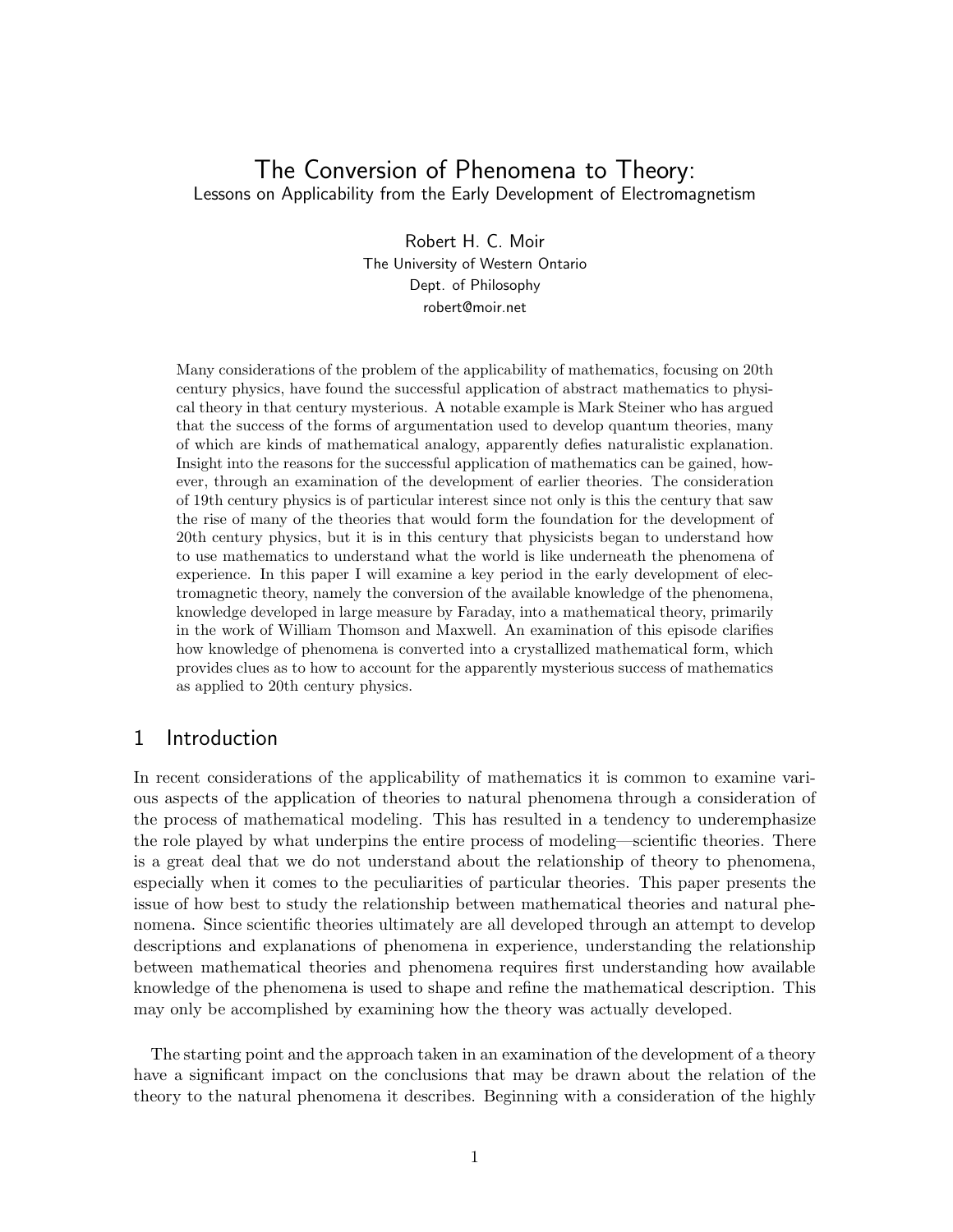abstract theories of modern physics, and the increasingly mathematical arguments used in their development, has led some to see the success of modern physics to seem mysterious or even magical. Looking at the development of equations in quantum theory, Steiner (1998) has argued that as a result of their being developed using various kinds of mathematical, rather than physical, analogy, their significant success in applications presents a challenge to a naturalistic explanation of the applicability of mathematics. The challenge to naturalism is supposed to come as a result of mathematics being anthropocentric. I will argue in a later section that this argument is problematic for several reasons, which are evident once we better appreciate how mathematical theories of nature are developed out of experience. The successful application of the theories of modern physics cannot be properly understood through a consideration of their development alone; one must also examine the process of development of the low level theories used in their construction.

A proper understanding of the manner of the connection of physical theories, modern or otherwise, to phenomena requires at least a basic understanding of the connection of the theories to their origins in direct experience. An appreciation of the full depth of the connections of theory to experience, and hence the role played by experiential phenomena in their development, may serve as a basis for examining the connections of theory to phenomena beyond experience. This is because understanding the connections to experience will enable an elucidation of the reasoning used to develop theoretical characterizations of phenomena beyond experience, which should provide means for a clarification of the connection between the given theory and the natural phenomena to which it applies.

The difficulty in studying theory development from the point of view of understanding the relationship of physical theory to experiential phenomena is that the low level physical theories used in the majority of cases of mathematical modeling in the physical sciences have a long and complex history. Generally speaking, tracing the full connection of the mathematics of a physical theory to experiential phenomena becomes increasingly complex the more recent the theory. For example, although certain experimental anomalies were key in the development of (non-relativistic) quantum mechanics, the theory has its roots in classical mechanics, classical electrodynamics and thermal and statistical physics, which have their own complicated connections to experiential phenomena as a result of their process of development. Further difficulty arises from the fact that these theories, in turn, were developed in part on the basis of prior theory. Thus, examining how knowledge of experiential phenomena is used to develop theoretical characterizations of phenomena beyond experience becomes quite a complex affair.

This is not to suggest that understanding how theory relates to phenomena requires a full appreciation of the entire development of science. This is just to point out that modern physical theories have a deeply complex relation to the phenomena to which they apply as a result of the manner in which they, and importantly also the theories used in their construction, are developed. It is also to point out that developing a better understanding of the relationship of physical theories to natural phenomena requires a thorough look at how the low level theories in the physical sciences were developed.

The physical theories of the 19th Century are of particular interest from the point of view of understanding the relationship of physical theories to natural phenomena. This is in part because it is the theories of this century that form the basis for much of modern physics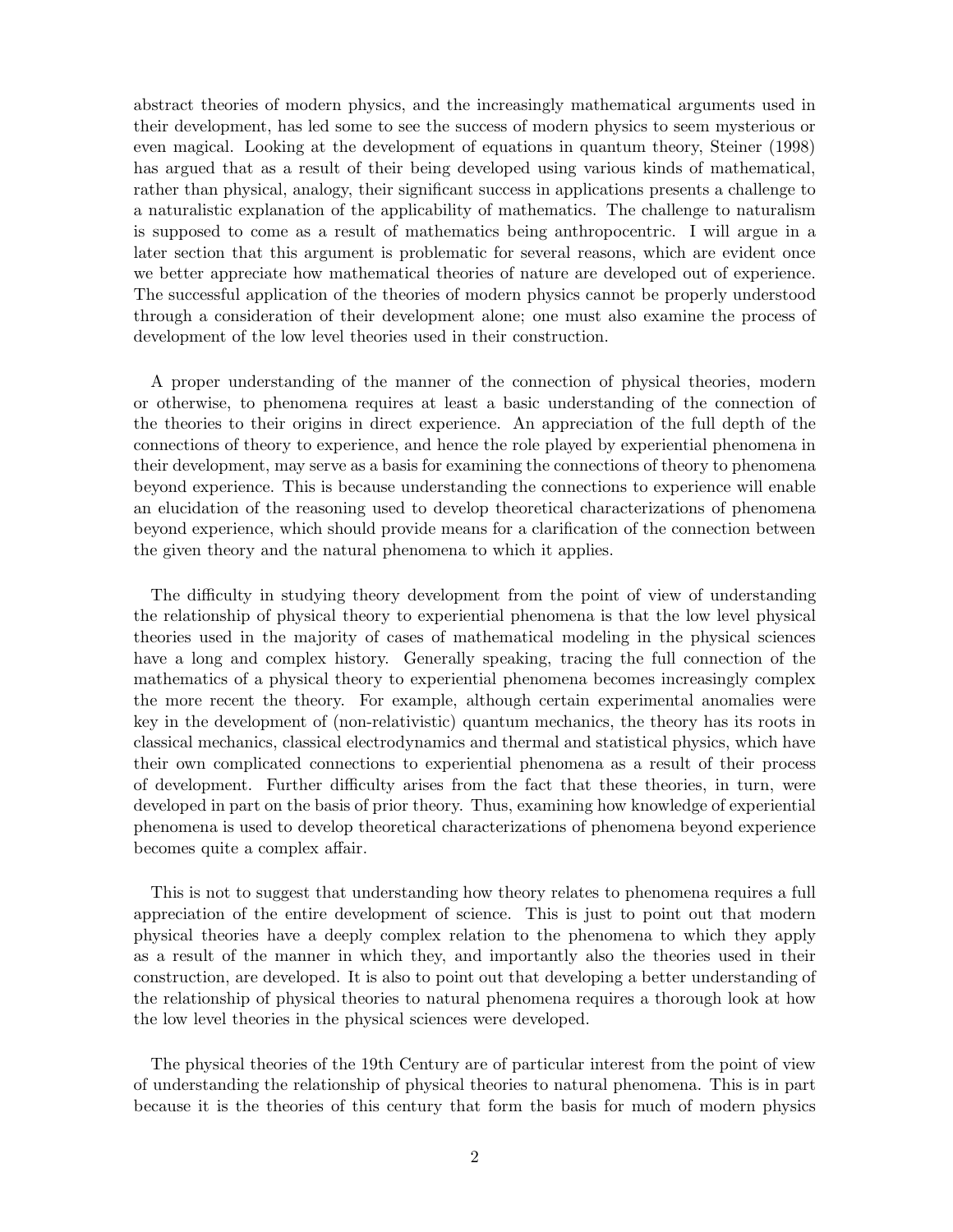and so understanding their relationship to natural phenomena will illuminate the physical basis for their use of their mathematical formulation in the development of modern theories. The importance of the 19th Century is also in part a result of the fact that it was in this century that physicists learned how to develop mathematical theories of phenomena properly beyond experience. Consequently many of the theories of this century involve significant input from experiential phenomena in the service of exploring physical phenomena not present in experience. Thus, an examination of the development of the theories in this century will elucidate the manner in which mathematical characterizations of phenomena beyond experience are generated.

One 19th Century theory of interest here is electromagnetism. Electromagnetic theory describes a wide variety of experiential phenomena but the physical phenomenon that the theory characterizes, i.e. the electromagnetic field, is beyond experience. The process by which equations that characterize the physical phenomenon are developed is long and complicated and involves many different kinds of inputs and checks. A consideration of some episodes in the development of this theory will serve to clarify certain features of the process by which the equations of new physical theories are developed and the complex role played by the available knowledge of the experiential phenomena that the new theory is being developed to explain.

The focus of this paper is an examination of episodes in the early development of electromagnetic theory that illustrate features of the manner in which mathematical characterizations of physical phenomena beyond experience are developed. In the next section I consider features of the early development of electromagnetic theory, from the important role played by Michael Faraday in developing knowledge of the phenomena and in the origins of much of the theory to the work of William Thomson and James Clerk Maxwell, who created the mathematical characterization of the phenomena.

We will see that developing a mathematical theory of the phenomena beyond experience requires exploiting analogies to physical phenomena in experience and the use of dynamical models based on a particular way of conceiving of the physical constitution of the phenomenon. I will describe a process of reflective equilibrium between theory and experiential phenomena (experiment, observation, data) and the use of a form of transcendental argumentation that also occurs in the development of electromagnetism. This shows that the process of theory development is quite subtle and complex, as is the connection between theory and experiment. Given the results of the historical examination, in the subsequent section I briefly consider implications for the relationship between mathematics and natural phenomena. In particular I refute Steiner's claim that, as was apparently common in the development of quantum theories, Maxwell used purely mathematical analogies and inferred the existence of electromagnetic waves on the basis of such an analogy. I suggest that the results of this study indicate that there are lessons to be learned from a closer examination of the history from the point of view of understanding the application and applicability of mathematics in physics, including 20th Century physical theory.

# 2 Episodes of Theory Development in 19th Century Physics

As we shall see from the subsequent examination of the history, physicists used information available in experience in a variety of ways in order to develop new theories. There is, of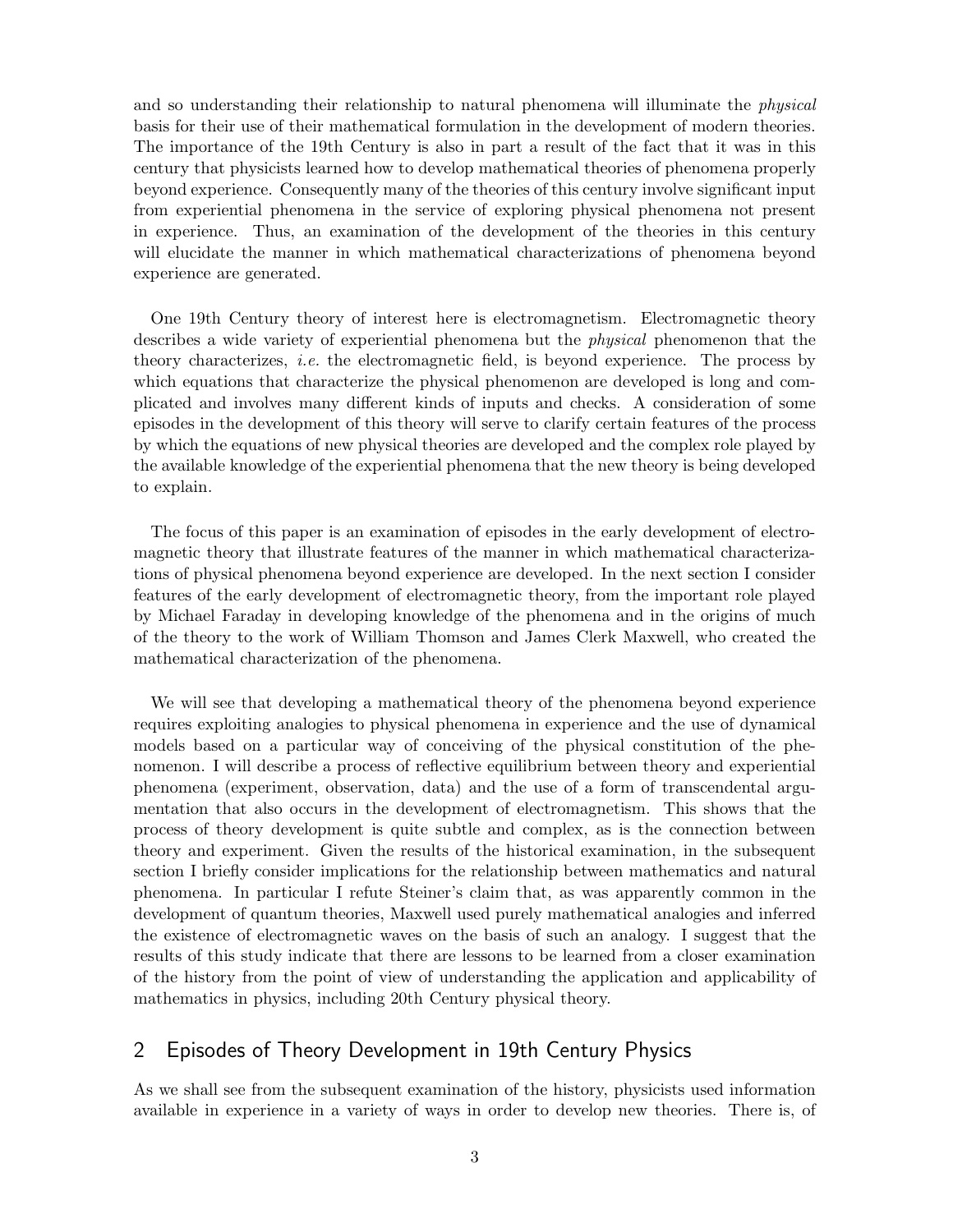course, much input coming from available knowledge of the experiential phenomena that the theory is being developed to explain. This includes the results of various experiments and empirical data as well as what I will call *empirical relations*, *i.e.* functional relations between measurable physical quantities developed from experiment or analysis of the data. I choose this name for two reasons: I want to avoid the use of the term 'law' to refer to patterns between variables determined from experiment;<sup>1</sup> and I want to distinguish empirically determined functional relations from relations between measurable physical quantities derived from theory, which I will call phenomenological relations.

As we shall see, knowledge of experiential phenomena also enters indirectly in an important way through physical analogies to more familiar phenomena. For example, analogies to the phenomena of heat flow, fluid flow and elastic media were important in the development of electromagnetic theory. In the search for equations that characterize the physical phenomenon of interest, which is not available in experience, analogies between the phenomenon of interest and more familiar physical phenomena enabled the transfer of available equations into attempts to characterize the new physical phenomenon.

In the case of electromagnetism, the physical phenomenon to be characterized by theory was considered to be the result of the motion, vibration or distortion of an imponderable aether that fills all space. Since this aether can be modeled in quite different ways, e.g. as a continuum characterized by a small number of parameters or as a vast collection of interacting particles, there is a distinction to be made between different ways of considering the aether analogous to that found in the context of contemporary continuum mechanics. To treat the aether as a continuous medium characterized by a small number of parameters, e.g. density, rigidity, compressibility, is to treat the aether *phenomenologically*. A theory or model of the aether developed on such a basis is phenomenological. Phenomenological theories or models treat the medium in terms of how the system behaves. To treat the aether as a vast collection of interacting particles, such that the bulk behaviour of the medium is the collective result of these interactions is to treat the aether *constitutively*, in terms of what it is made of. If the result is still to treat the overall behaviour of the medium in terms of a small number of parameters, averaging out the result of the complex details, the result is still a phenomenological model or theory. If, on the other hand, the behaviour of the system is treated fully in terms of the detailed constitution of the medium, then the result is a constitutive model or theory.

In the case of the theories to be considered in this paper, they are all phenomenological theories in the sense just detailed. In certain cases, however, constitutive models are used in the service of developing an understanding of how to think about the mathematics. Both phenomenological reasoning and constitutive reasoning are used in different ways in order to make epistemic progress. The overall process of theory development is seen to be a complex dynamic between constitutive and phenomenological reasoning, physical analogy and knowledge of empirical and phenomenological relations. We will therefore see just how involved the process of development of these new physical theories is, a process that is very far removed from the use of simple inductive generalization.

<sup>&</sup>lt;sup>1</sup>The term 'law' is not appropriate in these cases since empirical equations are essentially empirical generalizations and as such do not support counterfactuals and are not capable of explaining the phenomena.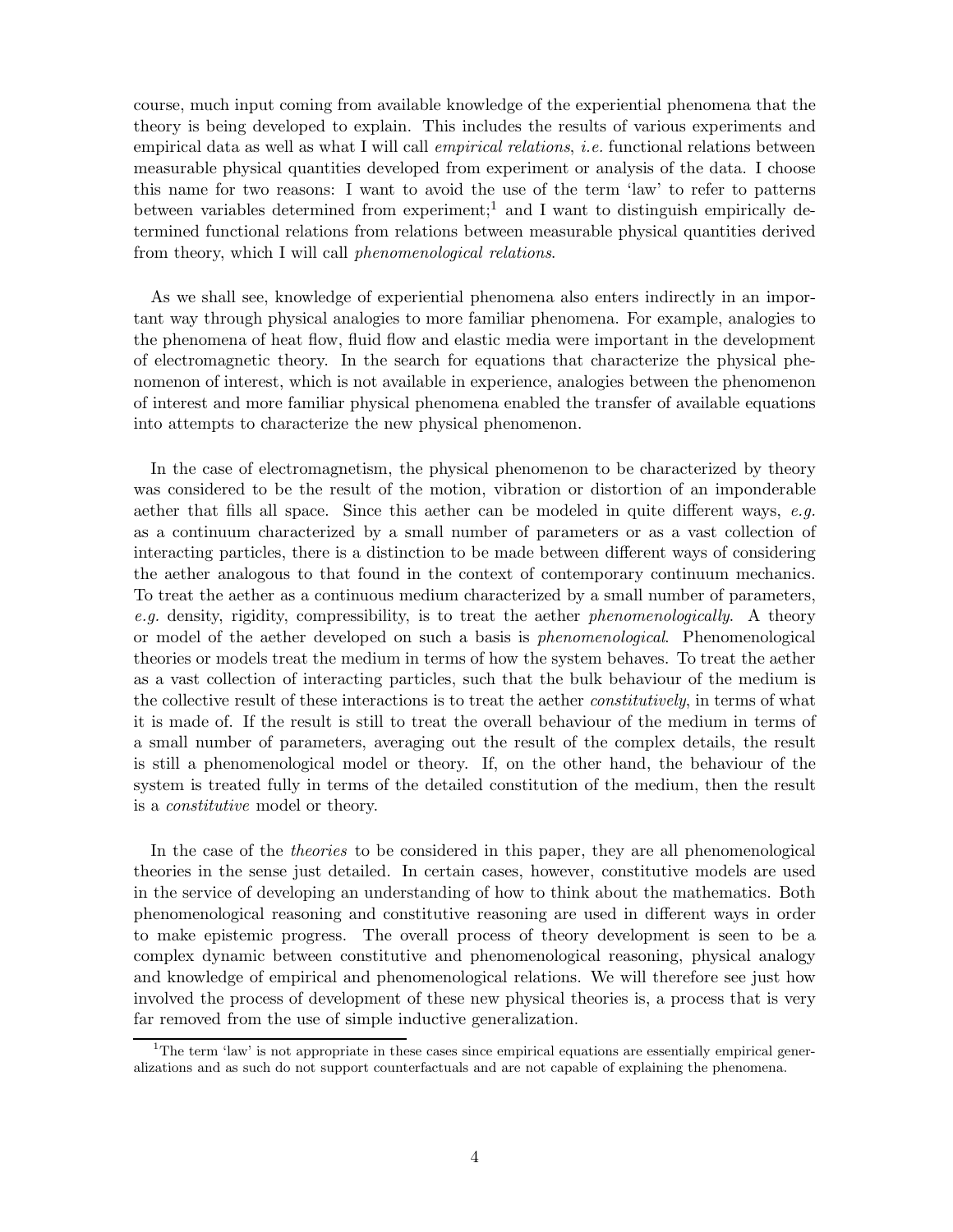#### 2.1 The Early Development of Electromagnetic Theory

At the turn of the 19th Century there were two distinct branches of the study of electric phenomena. There were electrostatics, the branch concerned with the investigation of phenomena associated with static electricity, and *electrodynamics*, the branch concerned with the study of phenomena associated with electric currents. The two branches were distinct from one another, since the two branches were associated with different experiential phenomena. Each branch also had its own tools for experimentation. Static electricity was generated with frictional generators and it could be stored using Leyden jars, an early form of capacitor. Electric currents were generated by galvanic cells, a kind of battery, which could be combined to produce a 'voltaic pile' that could produce large currents.

The early development of the theory of electricity involved competition between rival hypotheses concerning the constitution of the phenomena. I shall call such hypotheses constitutive hypotheses. The two constitutive hypotheses concerning the constitution of electricity arose from the study of static electricity. One hypothesis was that static electricity consisted of two imponderable fluids, vitreous and resinous, owing to the fact that rubbing glass and rubbing amber produced different kinds of static electricity. Since, as we now understand it, a positive charge develops on glass and a negative charge on amber, the phenomena associated with vitreous and resinous charge were opposite to one another, and one way of explaining this was in terms of two kinds of electricity. These two fluids were understood to be composed of large numbers of particles. The particles of the same kind of fluid all repelled one another and the particles of different fluids attracted each other. When the two fluids are combined in equal proportion they neutralize each other. This may be called the 'two-fluid' hypothesis. A competing hypothesis was that electricity consisted of a single imponderable fluid. In this case electrical phenomena were associated with an excess or deficit of this fluid over its normal distribution. These constitutive hypotheses were initially limited to electrostatics but Faraday extended them to electrodynamics by showing that all the phenomena associated with static electricity could be produced with currents and *vice versa*. This implied that both static electricity and electric currents had the same source and hence the same constitution.

At the opening of the 19th Century there was no known connection between electrical and magnetic phenomena. The first connection was made by Ørsted in 1819 in his famous experiment that showed that a current carrying wire deflects the needle of a compass. This provided the impetus for research into the connections between electricity and magnetism. Two years later Ampère made another important discovery, namely that two wires that carry current exert a force on each other. He then proceeded to conduct a number of precise experiments that determined the details of the force exerted between current carrying wires in different configurations. On the basis of these experiments Ampère developed a mathematical theory of the force laws. Ampère's work would later form the basis of the "continental" approach" to the development of the mathematical theory of electromagnetism.

The next major discovery in the history of electromagnetism was Michael Faraday's discovery of magnetic induction, which will be discussed below. This was the first of many discoveries of important electromagnetic phenomena from the literally thousands of experiments he conducted, all documented in his lab notebooks. A great deal of the terminology in electromagnetism and electrochemistry was introduced by Faraday. Not only was Faraday a supremely gifted experimental physicist, but Faraday also contributed important theoretical ideas in the attempt to explain the phenomena in his investigations, ideas that would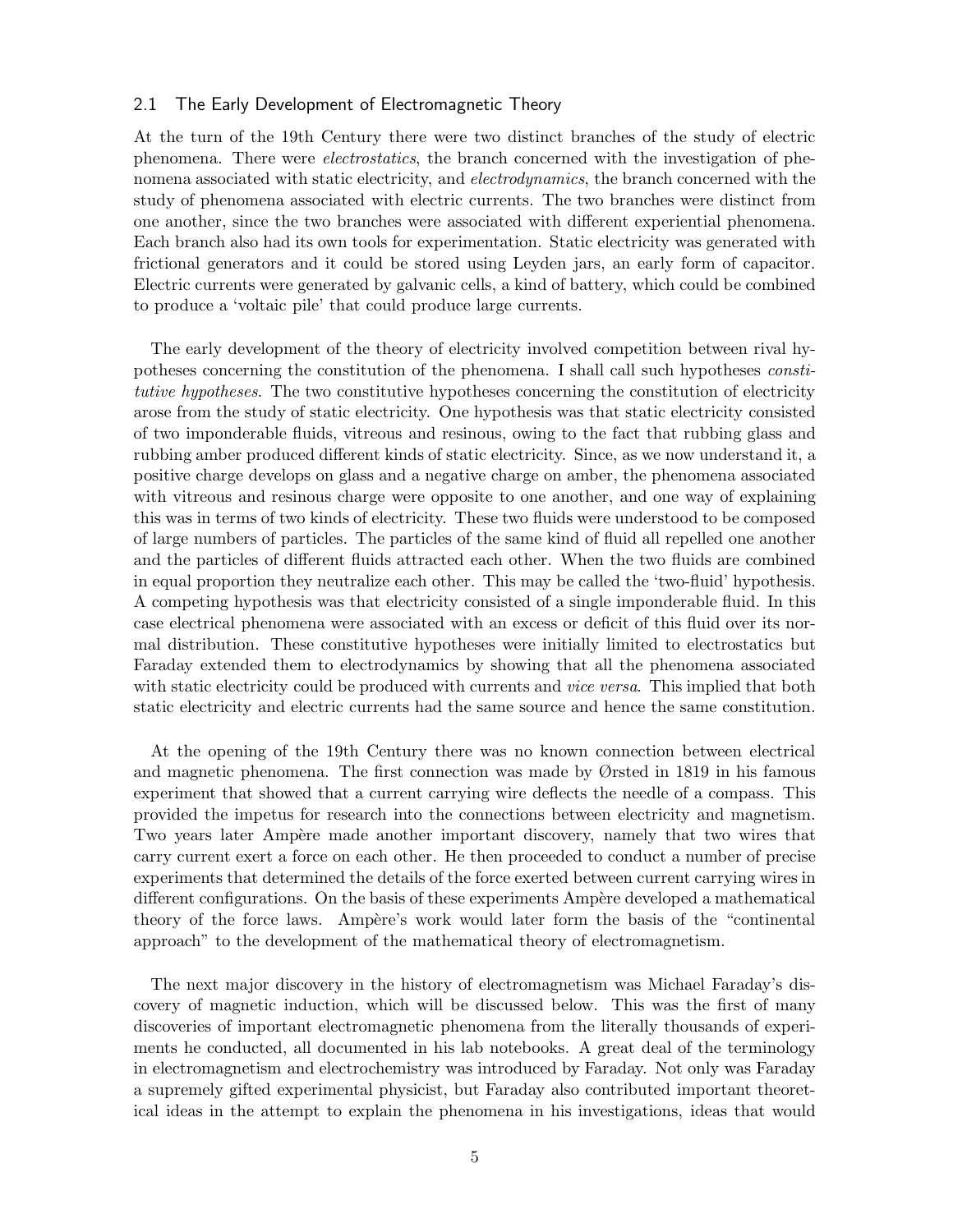form the basis of Maxwell's development of the mathematical theory of electromagnetism. Since Faraday was not trained in mathematics, in fact he was self-educated, his ideas were not expressed mathematically. Rather, he had sophisticated intuitive explanations for electromagnetic phenomena that were important in guiding his research. That Faraday was incapable of expressing his ideas mathematically limited the initial impact of his research. It would take someone as mathematically and intuitively gifted as James Clerk Maxwell to develop Faraday's ideas into a mathematical theory.

From the point of view of examining the development of theories of natural phenomena beyond experience, electromagnetism provides a quite condensed example as a result of the fact that so much work of significance was done by so few people. A great deal of the early history of the development of the theory is covered in the work of three people: Faraday, Maxwell and William Thomson (Lord Kelvin). Faraday is responsible for developing a knowledge of the range of phenomena associated with electromagnetism and, as mentioned, his theoretical ideas were also important. The theoretical strategy initiated by Thomson and developed and refined by Maxwell then resulted in the foundational equations and notions of electromagnetic theory. Thus, in this section we will just consider snapshots of the work of these three physicists.

Michael Faraday's early work in electromagnetism was inspired by a desire to find analogies between phenomena associated with electricity moving in currents and at rest in conductors. Static electricity was known to exert a force over a distance and to possess the power of *induction, i.e.* of causing an opposite electrical state on nearby conductors. This led Faraday to suppose that electric currents might produce a similar effect. He expected to find that a current flowing in one circuit would induce a current in a nearby circuit. He found an induced current but to his surprise he found that it depended on the variation of the current in the other circuit. In further experiments Faraday found that current is also induced in a circuit when a magnet is brought near to the circuit and when the circuit is moved around in the presence of another circuit carrying a current.

Having discovered magnetic induction Faraday immediately sought an explanation for it. That magnetic powers had been represented by observing the curves produced in iron filings scattered on paper near a magnet or current carrying wire led Faraday to the notion of lines of force. The basic features of the notion of lines of force are highly suggested by the observation of patterns produced in iron filings. Lines of force are closed space curves, the direction of which at each point indicates the direction of the magnetic force. Given any small loop in space, the lines of force that pass through this loop determine a tube of force that returns into itself. Tubes of force contain information not only about the direction of the magnetic force, but also about its magnitude. This is because the product of this magnitude and the cross-section is constant along the tube. (Whittaker, 1951, 172) This enables the definition of unit lines of force, which are tubes of force with some fixed magnitude. Then the quantity<sup>2</sup> of the magnetic force can be represented by the number of unit lines of force intersecting an area perpendicular to their direction at any point. (Whittaker, 1951, 172)

<sup>&</sup>lt;sup>2</sup>Whittaker (1951) uses the term 'intensity' here rather than 'quantity.' I use the term 'quantity' since in Maxwell's distinction between intensity and quantity in his geometric rendering of Faraday's ideas, which made a consistent distinction between force and flux, it is quantity that corresponds to the number of tubes of force passing through a unit area; the intensity refers to the number of equipotential surfaces intersecting a unit length of a given tube. See Darrigol (2000, 144-45).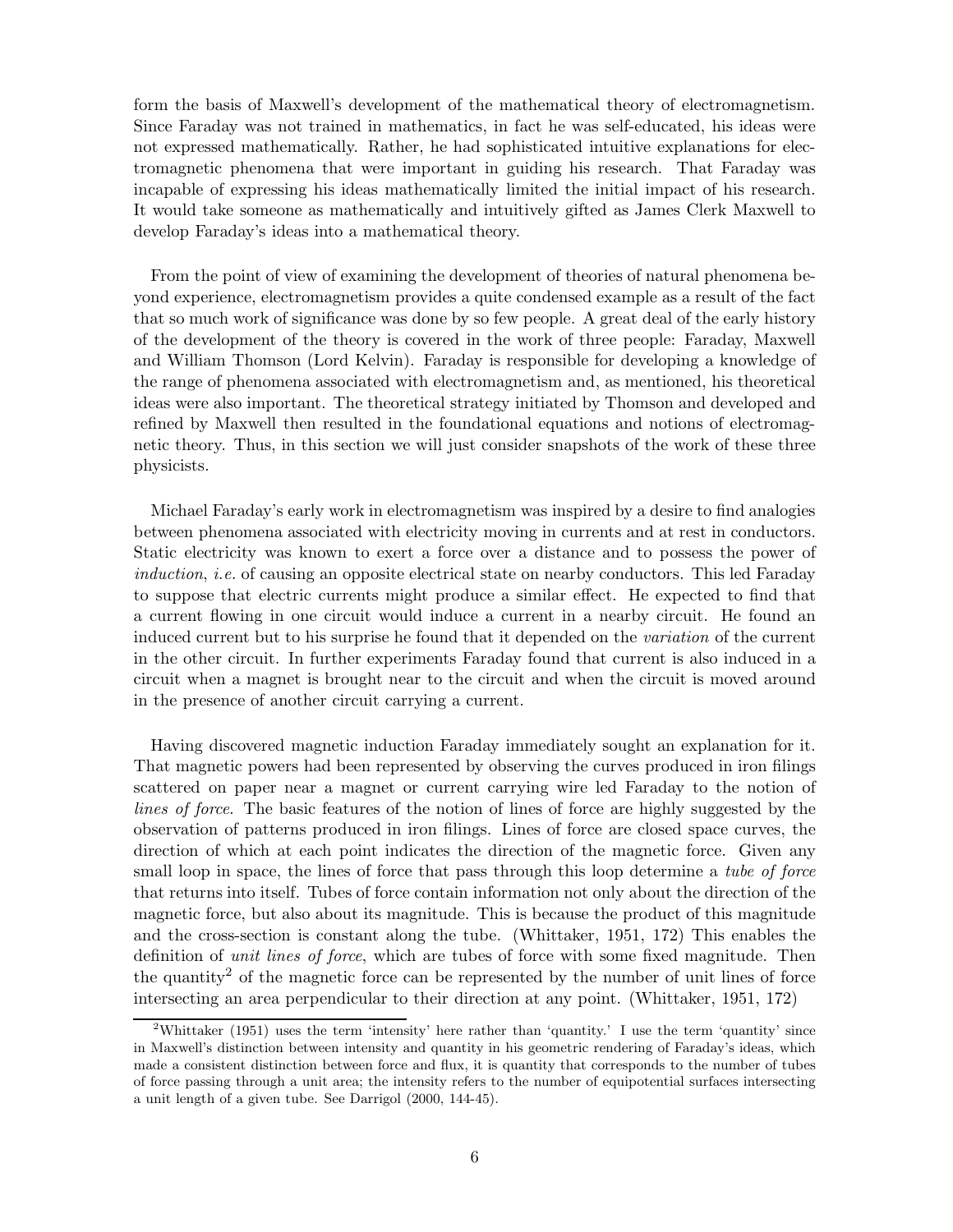The concept of unit lines of force enabled Faraday to explain magnetic induction in the following way. A source of magnetism, a permanent magnet or a current, generates a system of lines of magnetic force around it. A current is induced in a circuit when that circuit crosses lines of magnetic force, whatever their source. This enabled Faraday to explain the different sources of magnetic induction (varying currents, moving circuits, moving magnets) in terms of the relative motion of a circuit and the lines of magnetic force in its vicinity. His experiments did indeed show that the induction effect depended only on the relative motion. By performing experiments with identical sources of magnetism but with wires of different conductivity, Faraday showed that the quantity of current produced was directly proportional to the conductivity. This established that the relative motion of the circuit and lines of force produced an electromotive force (emf) of equal magnitude in each case, independent of the nature of the wire in the circuit; it also established that the emf produced depended only on the intersections of the lines of force and the wire. (Whittaker, 1951, 172-173) In additional experiments Faraday was able to show that the strength of the emf produced was proportional to the number of unit lines of force intersected by the wire per second.

An interesting and important theoretical question that arose in Faraday's theory was whether a rotating magnet carries its lines of magnetic force with it or not. If it does, then the lines of magnetic force are to be conceived of as somehow part of the magnet, or attached to it, which causes them to be carried with it. If, on the other hand, it does not, then although a magnet generates lines of magnetic force around it, once generated they are independent of it. In such a case a rotating magnet moves through its own lines of force. Faraday believed that this latter possibility was the case, showing that he conceived of magnetic systems as setting up a certain state in a surrounding medium that was responsible for the transmission of magnetic action.

What appears to be the source of the power of Faraday's research methodology was the combination of a flexible research method, which enabled him to easily vary experimental setups and test new ideas, and a keen physical intuition and imagination, which enabled him to conceive of a theoretical framework characterizing an underlying physical phenomenon that could be thought to be responsible for the experiential phenomena observable in his experiments. This combination enabled him to make discoveries, propose theoretical explanations and quickly test these proposals by varying the experimental setup. The ability to develop a theoretical framework, and not just an efficient and effective experimental methodology, is key here, since this is what provided a ground on which to understand the experiential phenomena he observed and to work as a basis for the prediction of new phenomena. Thus, he possessed a mastery of and ability to continuously modify the theoretical framework that guided his experimental researches. If a prediction were to fail then he could easily vary his theory to accommodate the new result. This process used by Faraday is well described as a kind of reflective equilibrium between experiment and theory, a process that enabled him to find a consistent theoretical explanation of all known experiential phenomena. This process placed very strong constraints on his theories, which accounts for their depth and robustness. It is the depth of Faraday's theories that enabled them to be used by Thomson and particularly effectively by Maxwell as the basis for the development of a mathematical theory.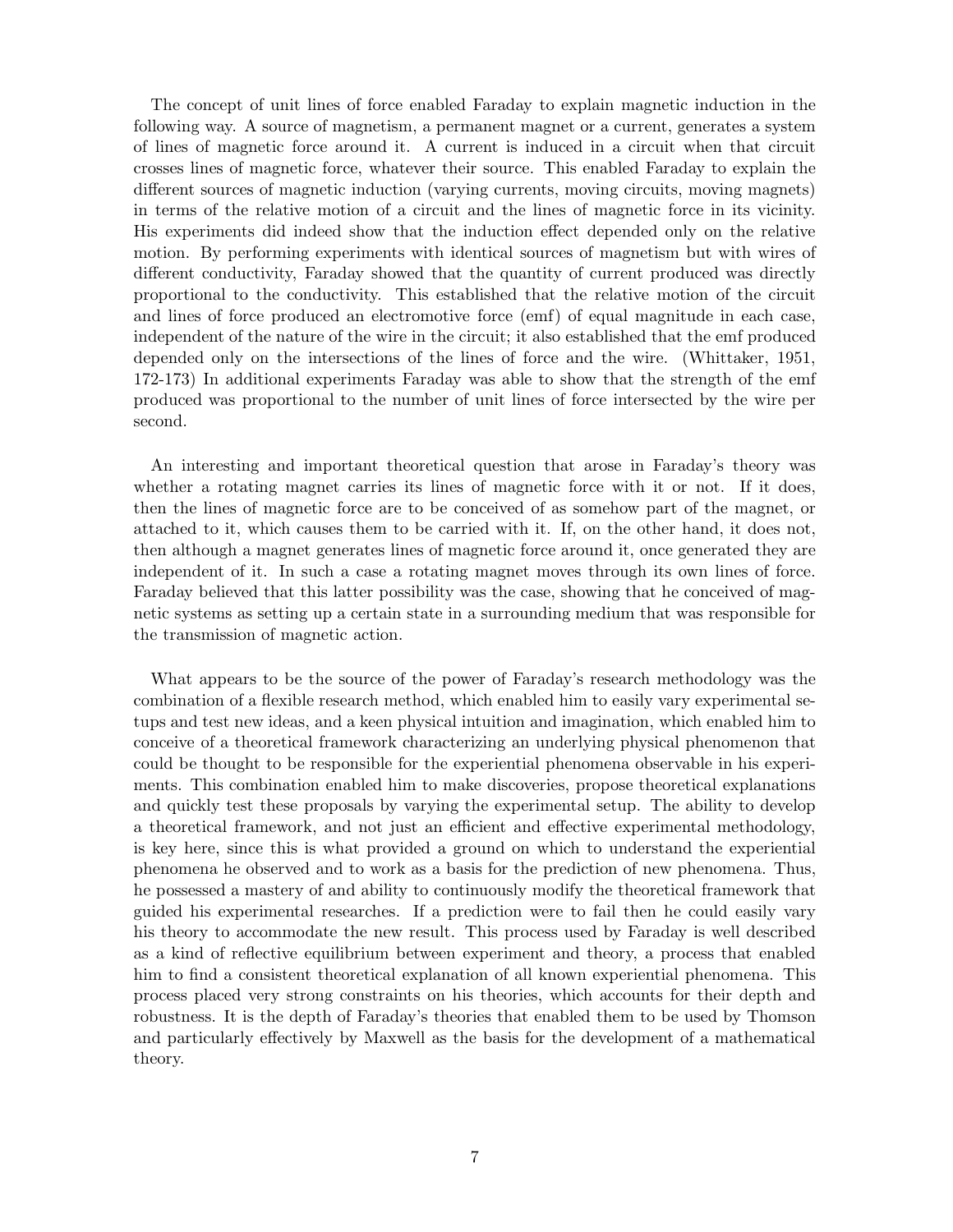Faraday also conducted a great amount of research in electrochemistry. His research into electrolysis led to further development of his research in electromagnetism. This began with his consideration of substances, such as turpentine or sulphur, that did not conduct electricity and did not decompose when placed between two electrodes with a potential difference across them. He noticed that when such substances were placed between the plates of a condenser that the charge that develops on the plates for a given potential difference depends on the nature of the substance. He called such substances *dielectrics*. Faraday's discovery that mixtures of dielectrics caused Coulomb's inverse square force law to fail to apply between the plates raised the issue of how to reconcile the ideas of electrostatic action with the behaviour of dielectrics. To address this Faraday developed a theory of the physical behaviour of dielectrics.

Building on an idea of Sir Humphry Davy's that before electrolytes are decomposed by a potential difference the liquid molecules are polarized, Faraday developed a hypothesis for the behaviour of dielectrics. He supposed that the behaviour of a dielectric is the same as that of an electrolyte up until it decomposes due to the electric stress from the applied potential. In electrolysis electric induction causes the stress on the electrolyte that ultimately leads to electrolysis and so electric induction cases the polarization of dielectrics with an applied potential. He supposed that, unlike ordinary electric induction where electric action is transmitted over a distance, induction in this case only happen through the influence of the intervening matter. (Whittaker, 1951, 186) The polarization of dielectrics was seen to be analogous to the magnetic polarization, or magnetization, developed by iron due to the action of lines of magnetic force. This led Faraday to introduce the notion of lines of electric force to explain the polarization of dielectrics. He defined a line of electric force to be a space curve whose tangent at each point is the direction of the electric force. (Whittaker, 1951, 186) It is worth noting here that unlike his theory of magnetic lines of force, which did not depend on any assumptions concerning the constitution of the lines of force, Faraday's theory of lines of electric force depends on a specific constitutive conception of material dielectrics.

Faraday was able to explain the failure of Coulomb's law in the case of mixed dielectrics between the plates of a condenser in terms of lines of electric force. Given a dielectric, if the charge that develops on the plates differs by a multiplicative factor  $\epsilon$  from the charge that develops at the same potential with air between the plates, then  $\epsilon$  is regarded as a "measure of the influence which the insulator exerts on the propagation of electrostatic action through it." (Whittaker, 1951, 184-5) Faraday called this parameter the specific inductive capacity. If a single dielectric is placed between the parallel plates of a condenser then the lines of electric force will be straight lines from one plate to the other. In this case Coulomb's law holds. If a mixture of dielectrics with different specific inductive capacities is placed between the plates, however, then the lines of force will tend to crowd into the regions containing the dielectric with the higher specific inductive capacity. This thus causes Coulomb's law to fail to hold between the plates.

In the case of Faraday's introduction of lines of electric force, the connection between experiential phenomena and the genesis of the idea is much less direct. Nevertheless, the need to explain the anomaly of the failure of Coulomb's law together with consistency and harmony with his theory of lines of magnetic force led him to propose a consistent explanation of the anomaly in terms of lines of electric force. Faraday developed and refined his notion of lines of electric force by studying the lines of force produced in a number of different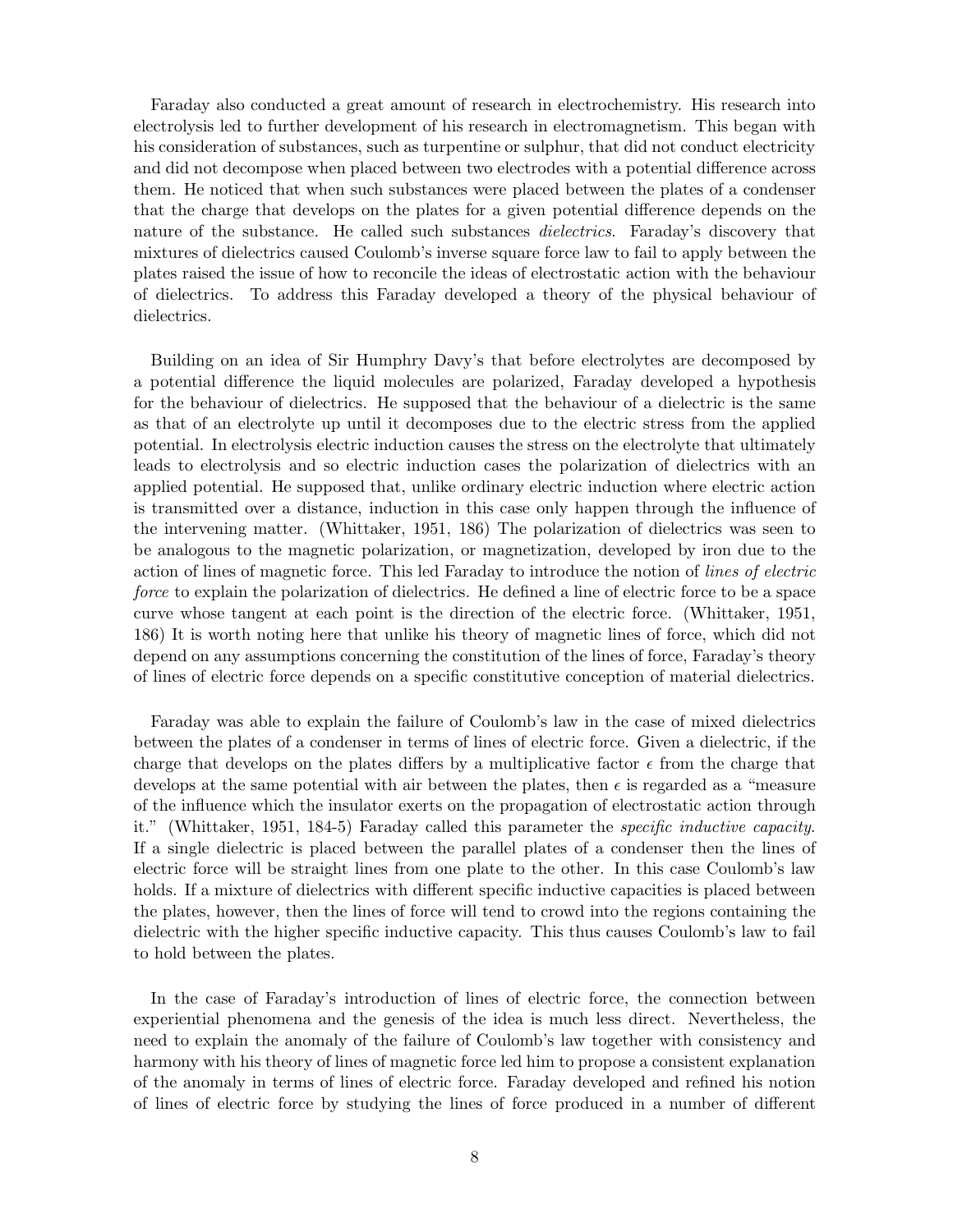situations. This enabled him to determine that lines of electric force behave as though they repelled each other, as if the tubes of force had an inherent tendency to dilate. (Whittaker, 1951, 187) We see here that an anomaly led to the introduction of lines of electric force but was not sufficient to determine their characteristics. Using the results of further experimentation, Faraday then learned what the implications for his theoretical ideas were. Thus, once again we see how experiential phenomena were used to develop and refine a theory of the unobservable physical phenomenon responsible for the experiential phenomena. The same kind of reflective equilibrium process described above is being used here, which we may now understand in greater detail.

Faraday's theory of lines of electric and magnetic force left open the mechanism by which electric and magnetic action are communicated to a distance. Faraday studiously avoided the use of constitutive hypotheses in his explanations, preferring wherever possible to explain phenomena in language that was neutral to what the constitution of both electricity and matter really was. Like his theory of dielectrics, developing ideas on the transmission of electromagnetic action was a case that required such hypotheses. A theory of the transmission of electromagnetic action would need to account for all known electromagnetic phenomena. Faraday extended his ideas of electrostatic induction in dielectrics to account for the transmission of forces giving rise to electric currents. He also conceived of the transmission of electric and magnetic action in terms of the action of intervening particles. He proposed that the transmission of electromagnetic action occurs in terms of intervening particles which assume a nonequilibrium state for some period of time as action is transmitted, which he called the electrotonic state. We see then that Faraday had a conception of how electromagnetic action is transmitted but it was rather vague and under-specified. A detailed dynamical model was required to develop a proper theory.

The mathematical theory of the transmission of electromagnetic action finds its beginnings in the work of William Thomson and Maxwell. There were attempts by Riemann to develop such a theory but, though his theory is consistent with the now accepted view, it was not robust enough to serve as the basis of a full theory. (Whittaker, 1951, 214) A major limitation of Riemann's theory was that it failed to take into account the properties of the intervening medium. What was required was a dynamical model of the aether to use as a basis for the development of a full theory. The work to do this began with Thomson and was fully developed by Maxwell.

Thomson's earliest work, which he began at the age of 16, made innovative use of analogies between electrostatics and heat. His use of analogy enabled him to transfer results from one area to another. Thomson's principal inspiration was Fourier's Théorie Analytique de la Chaleur. He noticed that electrostatic forces in air were derived from a scalar function V that satisfied the same partial differential equation, namely the Laplace equation

# $\nabla^2 V = 0,$

as Fourier gave for the stationary temperature distribution in an infinite solid. (Darrigol, 2000, 114) He also noticed that Poisson and Fourier treated the sources (charge/heat) of the scalar field (electric potential/temperature) differently, so the methods and approaches of the two theories were different. Thomson realized that because the two theories share the same governing equation it was possible for approaches, methods and even theorems from one theory to be transferred over to the other. For instance, Coulomb's law transferred into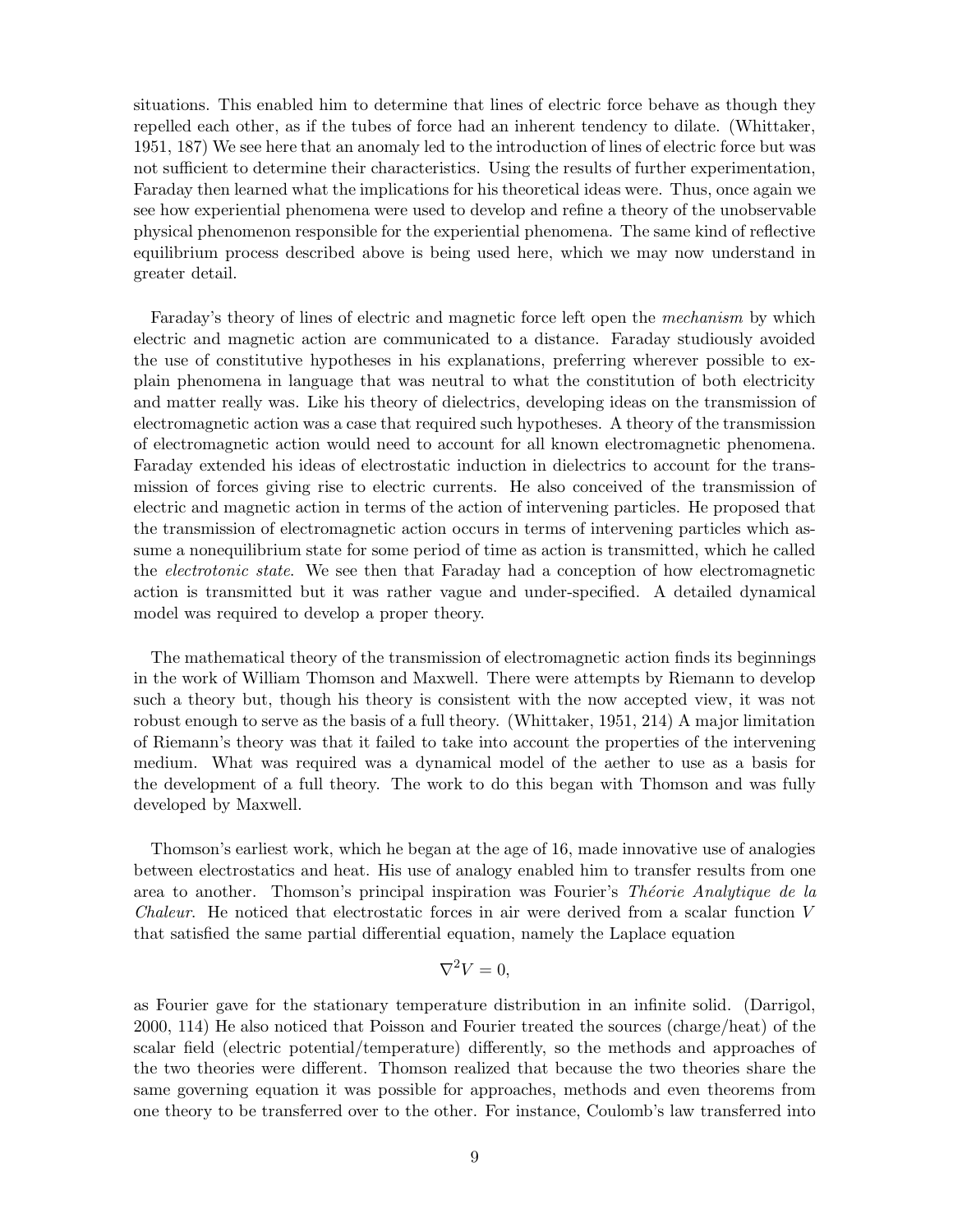the context of the theory of heat became a new result on the temperature distribution of point sources of heat; an intuitively obvious consequence of the physical picture of heat flow, i.e. Fourier's local transfer of heat, transferred into the context of electrostatics became an important theorem, namely the surface-replacement theorem. (Darrigol, 2000, 115)

Thomson's early work had a deeper consequence in that it implied that mathematically identical theories result from the assumption of action being transmitted between particles (heat) and from the assumption of action at a distance (electrostatics). This is philosophically significant since it implies that the mathematics of phenomenological theories is insensitive to radically different constitutive hypotheses. It is also deeply physically significant since it shows that forces that were usually treated as acting at a distance could be just as easily thought to be transmitted through the local action of contiguous particles, which included gravitation and electromagnetism. Indeed, Maxwell credits this work of Thomson's as the

first [introduction] into mathematical science that idea of electrical action carried on by means of a continuous medium, which, though it had been announced by Faraday, and used by him as the guiding idea of his researches, had never been appreciated by other men of science, and was supposed by mathematicians to be inconsistent with the law of electrical action, as established by Coulomb, and built on by Poisson. (Whittaker, 1951, 241, quoting Maxwell)

Additionally, this work was important heuristically since the ability to draw analogies between theories of local action, such as the theory of heat flow, and theories of action at a distance, such as electrostatics, provided an intuitive way of thinking about how physical action usually treated as acting non-locally is transmitted to a distance, and provided a method that could be extended to develop mechanical conceptions of the transmission of electromagnetic action.

As Thomson began to appreciate the work of Faraday he recognized that Faraday's considerations of lines of electric force were similar to his considerations on heat flow. In fact, Faraday's work on lines of electric force was so detailed and precise that he had reasoned his way intuitively to the equivalents of difficult mathematical theorems. The care of Faraday's work had the consequence, as Thomson was first to recognize, that Faraday's lines of force had a direct mathematical counterpart as lines of flow of heat. (Darrigol, 2000, 117) Thomson realized that he could extend his use of analogies to bridge the gap between theories within electromagnetism that had been treated in terms of local and non-local action. For example, he showed that Faraday's work on dielectrics, which relied on action being transmitted between the particles of the material dielectric, could be treated in terms of action at a distance, resulting in a theory of dielectrics analogous to Poisson's theory of magnetic induction. (Darrigol, 2000, 117) Thomson was also able to give physical meaning to the potential function  $V$ , since he observed that it corresponded to the electric 'tension' described by Faraday, which Faraday had measured experimentally.

Maxwell was deeply influenced by the work of Thomson and Faraday. Inspired by Thomson's novel use of analogy to convert Faraday's ideas into a mathematical form, Maxwell developed Thomson's analogical method further, using it to give full mathematical expression to Faraday's ideas. Maxwell combined lines of force and equipotential surfaces, which always intersect perpendicularly, into a single representation and spaced them according to unit differences in order to represent quantitative relations geometrically. This enabled him to incorporate tubes of force with the same relationship between magnitude and cross-section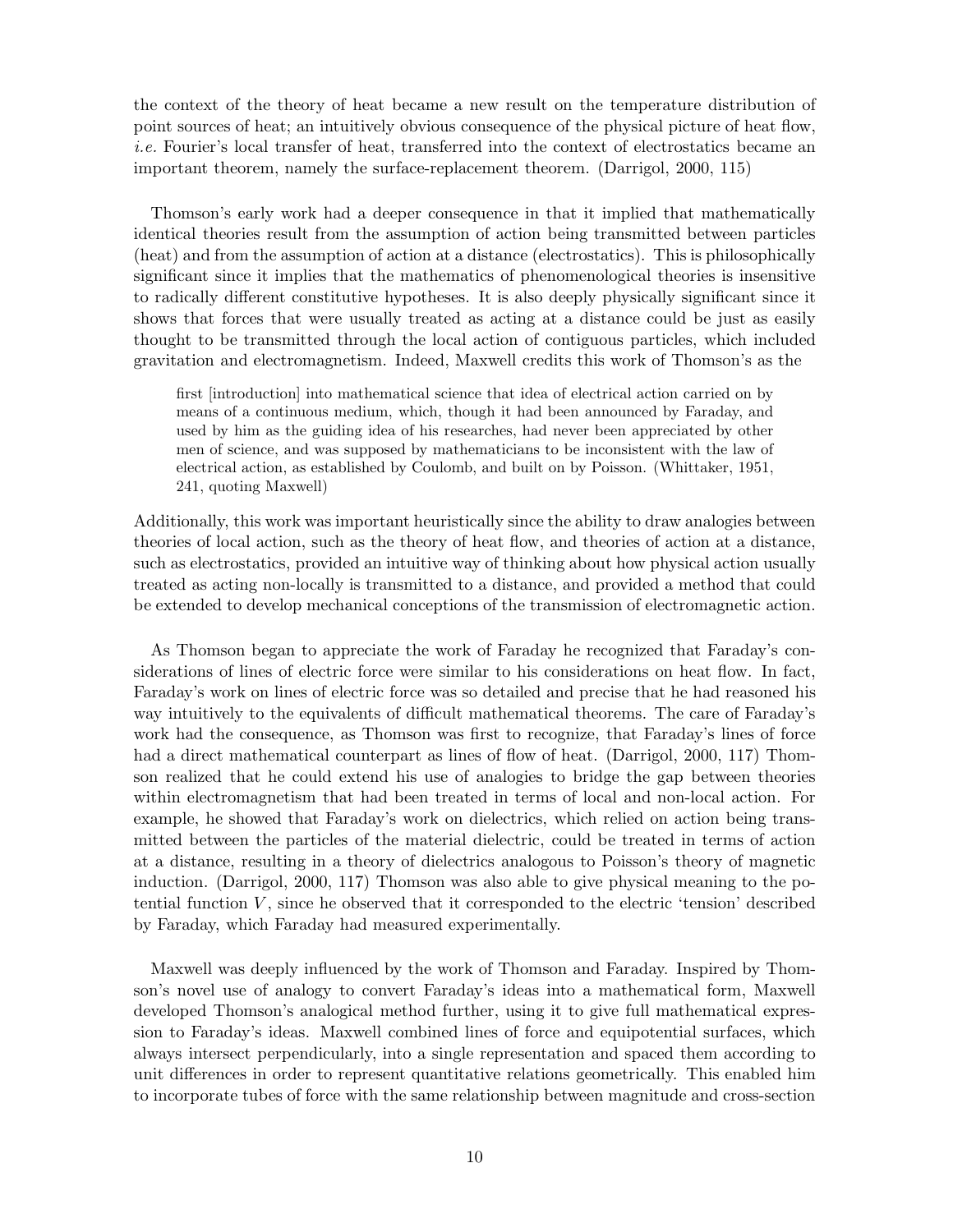as the tubes of force in Faraday's representation. It was also important that Maxwell incorporated Faraday's consistent distinction between force and flux. This occurs in Maxwell's distinction between intensity and quantity. The quantity of a field refers to the number of tubes of force that pass through a unit area of an equipotential surface. The intensity of a field refers to the number of equipotential surfaces intersected by a unit length of a tube of force.<sup>3</sup> This distinction was important in guiding his theory construction. (Darrigol, 2000, 145)

That Maxwell drew lines and surfaces according to fixed relations and proportions meant that Maxwell's tubes of force corresponded to Faraday's unit lines of force. This enabled Maxwell to give a precise mathematical statement of Faraday's induction law: "the induced electromotive force around a circuit is equal to the decrease of the surface integral of magnetic force across any surface bounded by the circuit." (Darrigol, 2000, 139) Maxwell used this same method to give the first expression of the so-called Ampère law, *i.e.* that "the line integral of the magnetic force on any closed curve is measured by the sum of the embraced currents." (Darrigol, 2000, 142) These two laws formed the basis of his mathematical theory of magnetism.

Using the same geometrical approach he used to mathematize Faraday's theory, Maxwell developed and extended Thomson's electrostatics/heat flow analogy. Rather than using an analogy to heat flow, Maxwell drew analogies to the flow of an incompressible fluid. He saw this as offering a more concrete analogy as a result of the fact that heat was no longer thought of as being constituted by a continuous fluid. (Darrigol, 2000, 143) He also treated a more general case, incorporating sources and sinks and considered the fluid to flow through a porous medium with variable resistance. This last assumption was to incorporate Faraday's treatment of dielectrics in terms of conducting power to lines of electric force and Faraday's explanation of phenomena associated with diamagnetic and paramagnetic materials in terms of differing conducting power to lines of magnetic force. Maxwell used this hydrodynamic analogy to give mathematical representations of different areas of electricity and magnetism. In each case the tubes of flow, the pressure and the resistance of the medium correspond to different things, which are summarized in the following table (\*it is the gradient of the pressure that corresponds to the resultant magnetic force in the case of magnetism). (Darrigol, 2000, 144)

| area              | tubes of flow               | pressure                              | resistance of the medium |
|-------------------|-----------------------------|---------------------------------------|--------------------------|
| electrostatics    | lines of electric induction | potential                             | inductive capacity of    |
|                   |                             |                                       | a dielectric             |
| magnetism         | lines of magnetic force     | resultant magnetic force <sup>*</sup> | inverse conducting power |
|                   |                             |                                       | of lines of force        |
| electric currents | lines of current            | electrostatic potential               | electric resistance      |
|                   |                             | or tension                            |                          |

In this same paper, published in 1846, we find special cases of some of the now familiar Maxwell equations. The vector field that is represented by Faraday's lines of force is the vector field analogous to the velocity of the fluid and so must be circuital. Maxwell found that in the electrostatic analogy without sources present the electric force  $\bf{E}$  is represented by lines of force, but with different dielectrics present it is  $\epsilon \mathbf{E}$  that is represented by lines

<sup>3</sup>Flux is obtained as a surface integral of the quantity and force as a line integral of the intensity.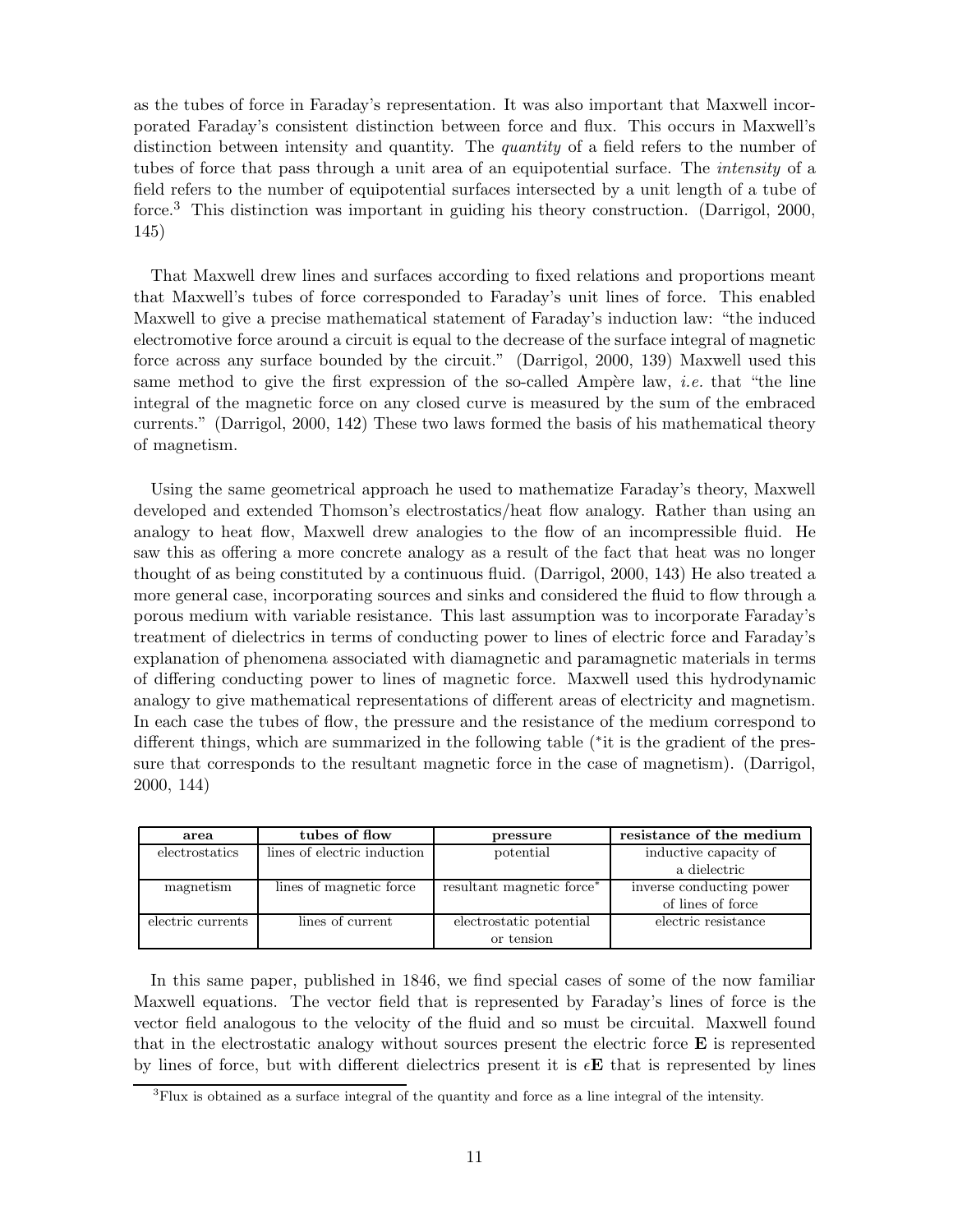of force, where  $\epsilon$  is a scalar field that picks out the specific inductive capacity at a given location, yielding the equation

$$
\nabla \cdot \mathbf{D} = 0,
$$

where  $\mathbf{D} = \epsilon \mathbf{E}$ . In the case where there are electric sources present the analogy still works, but it becomes more complicated since sources and sinks must be introduced into the analogy and D is no longer circuital. Maxwell was also able to show that in the magnetic case the connection between the strength  $J$  of a current and the magnetic field  $H$  that it generates is given by the equation

$$
\nabla \times \mathbf{H} = \mathbf{J}.
$$

Maxwell pointed out that this equation is equivalent to the statement that "the entire magnetic intensity round the boundary of a surface measures the quantity of electric current which passes through that surface." (Whittaker, 1951, 245, quoting Maxwell) The results in this paper and their interpretations first illustrated the physical meaning of the div  $(\nabla \cdot)$  and curl  $(\nabla \times)$  operators. It was Maxwell's use of analogy and his novel geometric approach in this paper that made their physical meaning apparent.

It is important to make clear the way in which analogies were used by Thomson and Maxwell in order to give mathematical expression and rigor to Faraday's ideas. As a contrast, consider the case of the later stages of development of the wave theory of light. Here the strategy was to develop a theory of wave optics based on the equations of motion of an elastic solid aether, equations obtained by analogy to an ordinary elastic solid. The theory was supposed to give the *actual* phenomenological equations of motion of the aether in order that theoretical explanations of the experiential phenomena associated with light would be possible. In the case of the use of analogy to mathematize Faraday's theories, however, the approach is intended to yield equations independent of the actual constitution of the phenomenon, and independent of the physical basis of the theories to which the analogies are made. The purpose of the use of analogy is not to explain electric and magnetic phenomena but, as Maxwell himself explained, analogies were important because they provided

a method of investigation which allows the mind at every step to lay hold of a clear physical conception, without being committed to any theory founded on the physical science from which that conception is borrowed, so that it is never drawn aside from the subject in pursuit of analytical subtleties, nor carried beyond the truth by a favorite hypothesis. (Darrigol, 2000, 147, quoting Maxwell)

Although Faraday ultimately wished to explain electromagnetic phenomena in terms of lines of force, he abstained from making constitutive hypotheses wherever possible, and his descriptions of lines of force and their behaviour is entirely phenomenological. Indeed, this is borne out by the fact that in cases where Faraday argued for a particular constitutive conception, as in the case of lines of force in dielectrics, Thomson's method of analogy showed that this constitutive conception is unnecessary.

The reason that this approach to the use of analogy was effective in this case is that Faraday's theories of lines of force were phenomenological in character. They treat the electromagnetic medium in terms of its behaviour and not in terms of its constitution. That Faraday's theories were phenomenological in this sense enabled Thomson and Maxwell to use analogies to physical theories that matched the phenomenology; the nature of the physical phenomenon on which the analogies are based is irrelevant to their being exploited to give Faraday's phenomenological theories a mathematical form. Thus, the analogies function entirely at a 'surface level' in the sense that only the mathematical form is important.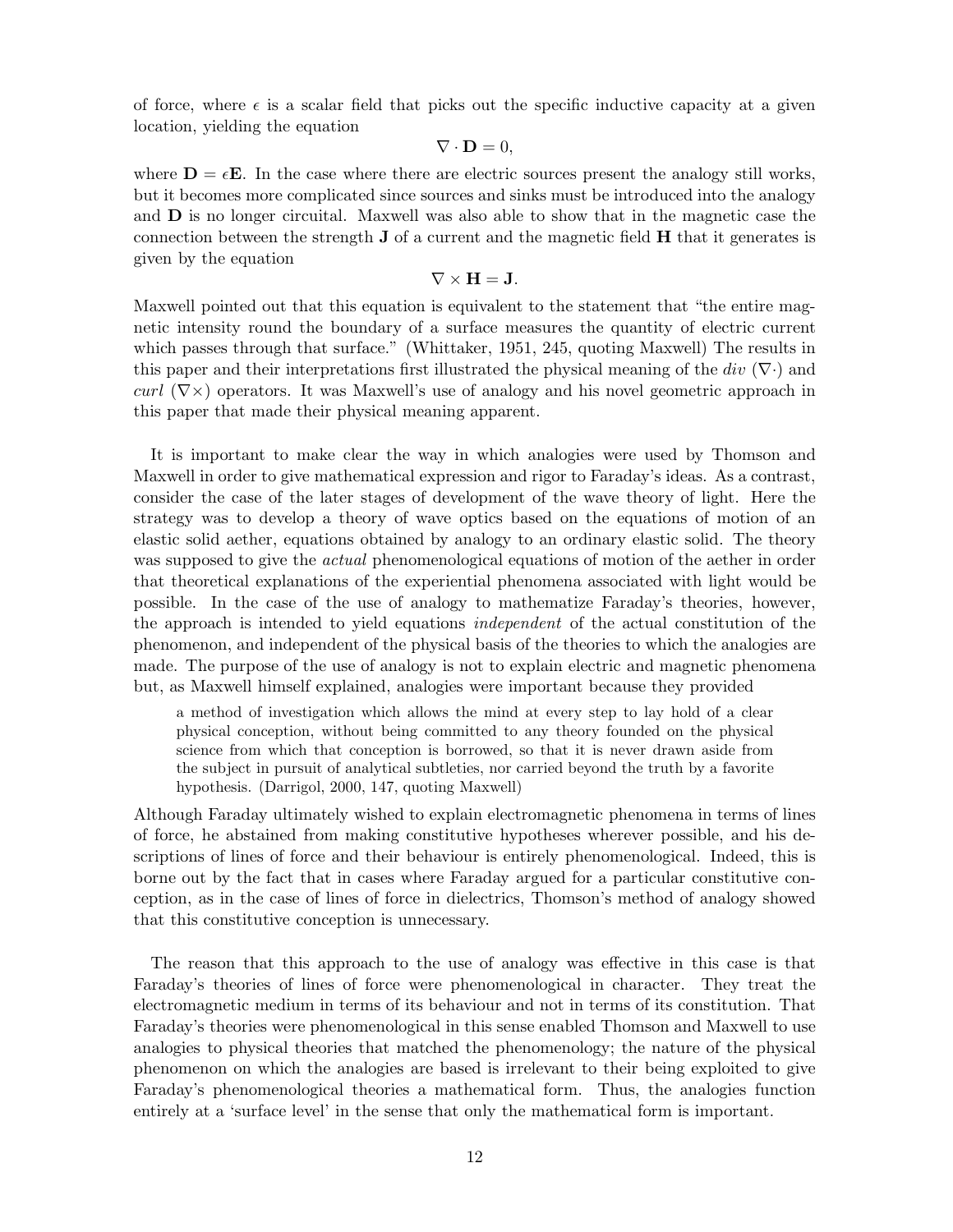There is another feature of this kind of use of analogy that points to its being entirely of a surface level character. Maxwell's resisted flow analogies were not used to create a single mathematical description of electromagnetic phenomena. Rather, the same analogy was used to independently mathematize different branches of electromagnetism. This indeed was successful, but it emphasizes how the analogy is just functioning to guide theory development and not to provide a representation of the mechanics of the transmission of electric and magnetic action. Maxwell's work results in a patchwork of independent sub-theories. Developing a unified theory of electromagnetism required the use of analogy but in a quite different way, philosophically speaking at least, since it required a single consistent dynamical foundation.

Faraday's conception of how electric and magnetic forces were transmitted through the intervening medium was through stresses of that medium. Thomson believed that this conception could only make sense by treating the stress of the intervening medium dynamically. He made the first inroads into this by using an analogy to the stress in a strained elastic solid. The theory of an elastic solid that Thomson used was due to Stokes and was derived on a phenomenological basis in terms of elements of a continuous elastic solid. Thomson used this analogy to generate the first mathematical model of the constitution of the fields produced by electric and magnetic sources. Thomson described these fields in terms of the kinds of strain associated with different sources. From Stokes' equilibrium conditions for an incompressible elastic solid, Thomson found that the deformations produced by a point charge, a magnetic dipole and a current element are, respectively,

$$
\mathbf{e} = \frac{\mathbf{r}}{r^3}, \quad \mathbf{e} = \frac{\mathbf{m} \times \mathbf{r}}{r^3}, \text{ and } \mathbf{e} = \frac{i d \mathbf{l}}{r} - \frac{1}{2} \nabla \frac{i d \mathbf{l} \cdot \mathbf{r}}{r},
$$

where e is the displacement. The first deformation was associated with the electric force of a point charge and the curls of the second and third deformations were associated with the magnetic force produced by a magnetic moment  $\bf{m}$  and a current element *id*l, respectively. (Darrigol, 2000, 127) Thus, in the magnetic case, the displacement is associated with a vector potential, of which the magnetic force is the curl. This is the vector potential  $\bf{A}$  such that, for the magnetic induction B,

$$
\mathbf{B}=\nabla\times\mathbf{A},
$$

which had been introduced independently using entirely different means by the German analyst Franz Neumann a year earlier.

We may see that this use of analogy was different in an important way from his use of the analogy between electrostatics and heat flow. There he was using the analogy to transfer results from one theory to the other, thereby using the analogy to develop both theories, and to incorporate Faraday's intuitive picture of lines of force into a rigorous mathematical theory. In this case, however, his use of analogy is much closer to the way that analogy was being used in the context of development of the wave theory of light. This is of course not for the reason that both cases involve analogies to an elastic solid, but rather because the purpose here is to provide a mathematical representation of the mechanical state of the medium that is being conceived of as transmitting electric and magnetic action. Whereas representing Faraday's lines of force as lines of flow of heat is a surface level use of analogy, independent of constitutive assumptions or hypotheses, the representation of the mechanical strain of a medium responsible for the transmission of electromagnetic action amounts, theoretically even if not metaphysically, to the introduction of a constitutive hypothesis. Even though Thomson was not committed to any physical explanation of electric and magnetic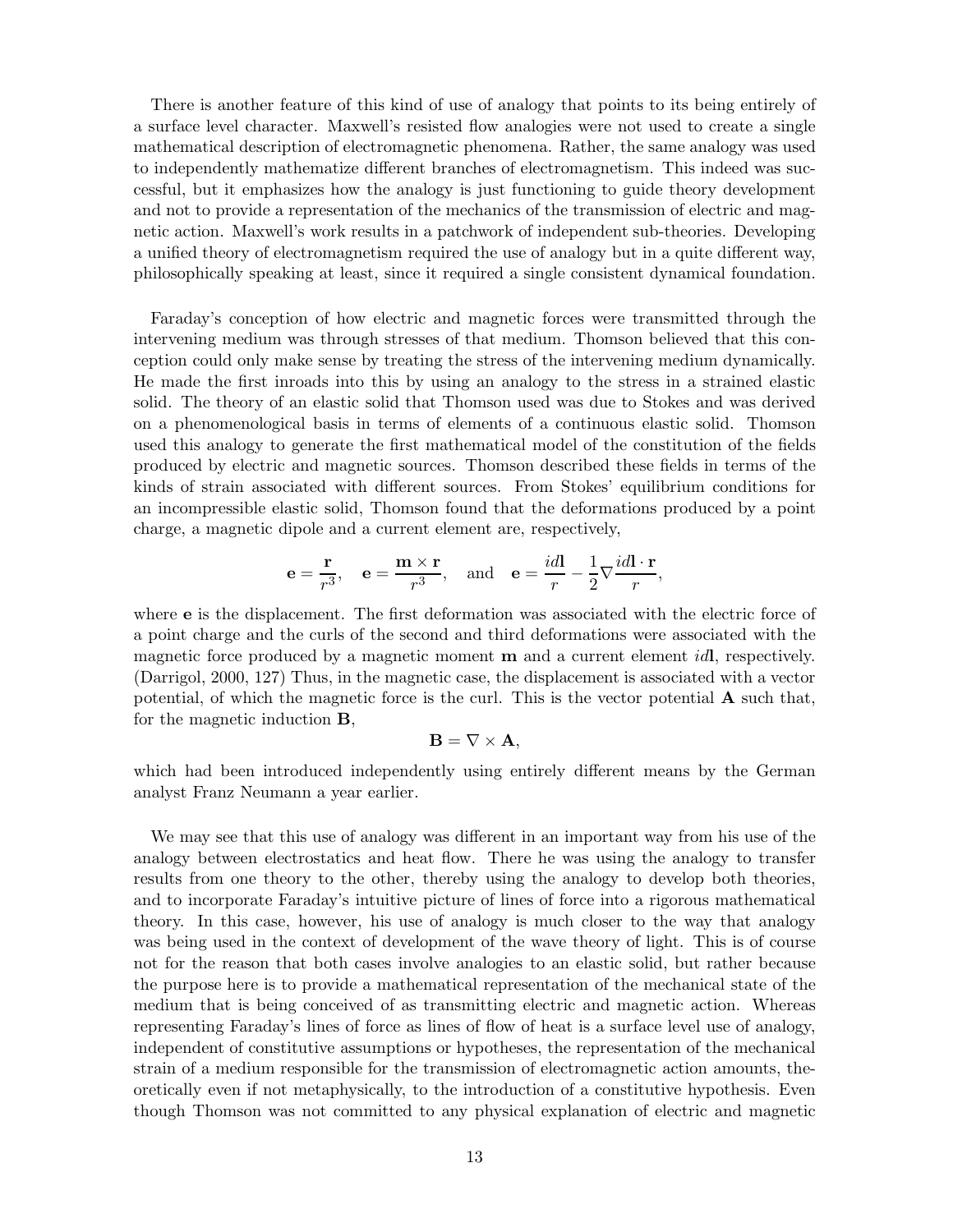forces, (Darrigol, 2000, 127) this, as Thomson indeed recognized, amounted to an assumption concerning the constitution of the aether and how it responded to the presence of electric and magnetic sources. This work truly represents the beginning of the field concept in mathematical physics. Also, although Thomson's elastic solid analogy is statical, this work was an important step towards the development of a dynamical theory of the transmission of electromagnetic action.

In Maxwell's 1846 paper discussed above, he proposed the first analytic representation of Faraday's electrotonic state. Maxwell was looking for a way of expressing Faraday's law only in terms of forces or fields internal to the conductor. As it was stated it depended on the lines of magnetic force passing through the interior of the loop forming the circuit. Thus, Maxwell sought a way of expressing the electromotive force produced in the conductor in terms of a field representing the electrotonic state of the conductor. Maxwell recognized that he could accomplish this by using the vector potential introduced by Thomson. He called the vector potential  $A$  the *electrotonic intensity*. The equation

$$
\nabla \times \mathbf{A} = \mathbf{B} \tag{1}
$$

then entailed that "the entire electrotonic intensity round the boundary of any surface measures the number of lines of magnetic force which pass through that surface." (Whittaker, 1951, 244, quoting Maxwell) Since Maxwell was able to relate the electromotive force due to magnetic induction at a given location with  $-\frac{\partial \mathbf{A}}{\partial t}$ , the physical interpretation of equation (1) entails that Faraday's law can be expressed by saying that "the electromotive force on any element of a conductor is measured by the instantaneous rate of change of the electrotonic intensity on that element." (Whittaker, 1951, 244, quoting Maxwell) Although this enabled Maxwell to express Faraday's notion of electrotonic state mathematically, the treatment is still phenomenological and specific to a particular partial analogy, *i.e.* only part of magnetism is being incorporated here and electrostatics is not incorporated at all. Thus, for the reasons discussed above a different approach was necessary to develop a theory of the transmission of electromagnetic action.

Thomson had a persistent interest in developing a mechanical model that would account for all physical phenomena. Thomson's approach to this was to devise a dynamical picture of the aether and matter. Thomson was led to consider the dynamics of a fluid aether filled with molecular vortices as a result of his consideration of the Faraday effect, the capacity of a magnetic field to rotate the plane of polarization of light, which had convinced him that magnetism was a rotatory phenomenon. He argued that such a dynamical model would be the only way to account for the Faraday effect, as a result of its time asymmetry, *i.e.* that reversing the direction of propagation of light reverses the direction of rotation. (Darrigol, 2000, 132) He developed an elaborate conception of the aether, which he thought of as a dilute form of matter, that accounted for transverse vibrations identified with light, heat, electric current, Joule heating, magnetic attraction, electromagnetic induction and the Faraday effect all in terms of "a universal fluid with myriads of rotating motes which could perhaps be further reduced to permanent eddies." (Darrigol, 2000, 133, quoting Thomson) Although Thomson thought that a complete dynamical model of the aether accounting for all electromagnetic phenomena was not far from being available, he did not pursue this task himself. The task of developing such a model of the aether in terms of molecular vortices was, however, picked up and completed by Maxwell.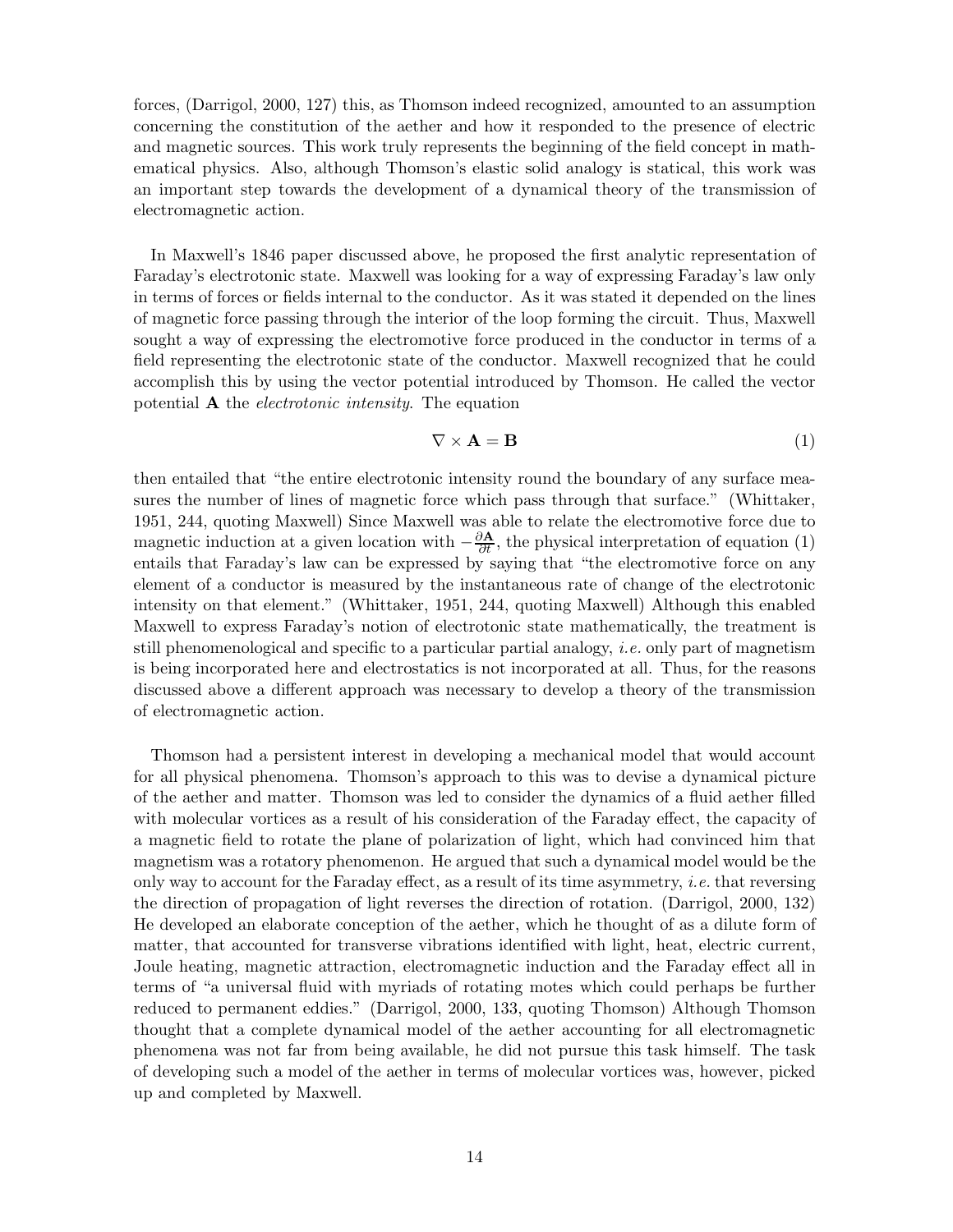In 1855 Maxwell declared his intention to "discover a method of forming a mechanical conception of [Faraday's] electrotonic state adapted to general reasoning" by studying the laws of elastic solids and the motion of viscous fluids. (Whittaker, 1951, 246, quoting Maxwell) He eventually became convinced that the fact that electric current transfers electrolytes in a fixed direction indicated that electric currents are phenomena of translation and, like Thomson, regarded the Faraday effect as an indication that magnetism is a rotatory phenomenon. This, together with Faraday's ideas on the dynamical behaviour of tubes of force, i.e. that they tend to expand laterally and contract longitudinally, guided the development of his mechanical model. In the period of 1861-62 he succeeded in developing a mechanical model of the electromagnetic field. He was led to a model in which the state of a magnetic field is represented by the motion of a viscous fluid which rotates about lines of magnetic force.

Energetic considerations led Maxwell to identify the density of the medium with the magnetic permeability  $\mu$  and the circumferential velocity of the vortices with the magnetic force H. To enable this picture to work he introduced particles between each of the fluid vortices that acted as "idle wheels," *i.e.* they roll without sliding, enabling nearby vortices to rotate in the same direction. He considered the particles to not be otherwise constrained, which entailed that the velocity of the centre of any particle would be equal to the mean of the circumferential velocities of the vortices surrounding it. (Whittaker, 1951, 248) This yields the equation

$$
\mathbf{J} = \nabla \times \mathbf{H},\tag{2}
$$

where **J** is the flux of the particles.

Maxwell was then able to show that changes in the rotatory velocity of the vortices are propagated to other locations in such a way as to be determined by the equation

$$
\mu \frac{\partial \mathbf{H}}{\partial t} = -\nabla \times \mathbf{E},\tag{3}
$$

where **E** is the force exerted on the particles by the tangential action of the vortices and  $\frac{\partial \mathbf{H}}{\partial t}$ is the rate of change of the velocity of the surrounding vortices. (Whittaker, 1951, 248) Since **H** is circuital it can be expressed as  $\nabla \times \mathbf{A} = \mu \mathbf{H}$ , with  $\mu$  constant, and since Maxwell had shown that the induced emf is  $-\frac{\partial \mathbf{A}}{\partial t}$ , it follows that that

$$
\nabla \times (\text{induced emf}) = -\frac{\partial}{\partial t} (\nabla \times \mathbf{A}) = -\mu \frac{\partial \mathbf{H}}{\partial t} = \nabla \times \mathbf{E},
$$

implying that  $E$  is to be identified with the induced emf. Thus, Maxwell showed that the motion of the particles constitutes an electric current, the tangential force exerted by the vortices is the induced emf and he also showed that the pressure of the particles on one another can be taken to be the tension or potential of the electricity. (Whittaker, 1951, 249)

This took care of electrodynamics. The next task was to incorporate electrostatics into the model, which involved a key innovation of Maxwell's theory. To incorporate electrostatics Maxwell assumed that the substance of the vortex cells was elastic. He assumed that when the particles are displaced from their equilibrium position they exert a tangential force on the cells, resulting in a distortion of the cells, which exert an equal and opposite compensating force on the particles. The state of the medium composing the vortex cells is assumed to represent the state of the electromagnetic field. When the force acting on the particles is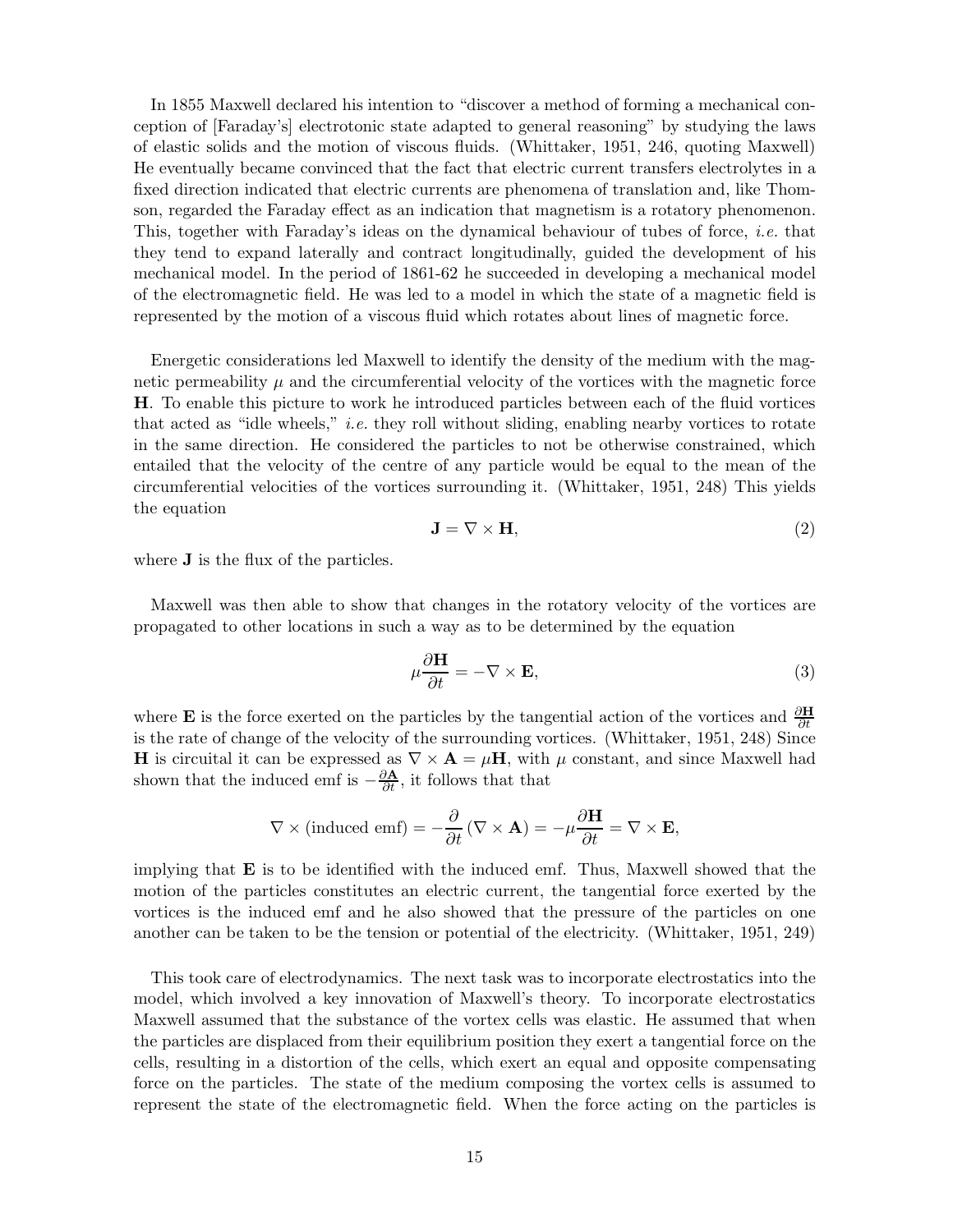removed the elastic force of the vortex cells returns the particles to their equilibrium positions. Since the change in displacement of the particles involves motion of the particles, it constitutes an electric current, though the displacement itself does not. This was a generalization of Faraday's explanation of the polarization of dielectrics due to electric induction. Where Faraday's conception of displacement relied on the presence of ponderable matter, Maxwell's displacement occurred even in the absence of ordinary matter.<sup>4</sup>

The displacement was connected with the accompanying electromotive force by an equation of the form

$$
\mathbf{D} = \frac{1}{c_1^2} \mathbf{E},\tag{4}
$$

where  $c_1$  is an elastic constant characteristic of the medium. (Whittaker, 1951, 251) Since the rate of change of the displacement corresponds to a current, it must be added to equation (2) yielding

$$
\nabla \times \mathbf{H} = \mathbf{J} + \frac{\partial \mathbf{D}}{\partial t}.
$$
 (5)

Equations (3) and (5) are the two of the familiar Maxwell equations. That  $\bf{H}$  is circuital, *i.e.* 

$$
\nabla \cdot \mathbf{H} = 0 \tag{6}
$$

yields another. The final Maxwell equation, that connects the displacement with the presence of electric charge, i.e.

$$
\nabla \cdot \mathbf{D} = \rho,\tag{7}
$$

where  $\rho$  is the volume density of electric charge, was added in an 1864 paper. Thus, Maxwell had successfully used his elastico-hydrodynamical model to ground his theory of the dynamics of the electromagnetic field and derive the Maxwell equations.<sup>5</sup> This is an early form of his theory, but this work represents its foundation.

Thus, we see that Maxwell's use of a sophisticated constitutive model is what enabled him to give a unified mathematical treatment of electrostatics and electrodynamics. He was able to use the partial analogies that he and Thomson had developed for electrostatic and magnetic phenomena to guide the development of a single constitutive model that incorporated them all. The use of a single dynamical model was key here. Since it was a physically consistent and meaningful model, its use ensured that the quantities in the resulting set of equations would be related in a physically consistent and meaningful way. And by simultaneously incorporating the distinct sets of equations for the different branches obtained by Maxwell's hydrodynamic analogies, *viz.* by correlating the various quantities to different aspects of the model in such a way that the equations were satisfied, it ensured that the distinct sets of equations would be unified in a physically meaningful way.

<sup>4</sup>Whittaker (1951) points out that the term 'displacement' here refers to an actual displacement, whereas the displacement was later regarded as a change in the structure rather than the position of elements of the aether. (250)

<sup>5</sup>Maxwell's theory was not specified by the set of four equations that now bear his name, it required several others. Nevertheless, this shows that he had by this time successfully developed the mathematical core of a complete theory of electromagnetism.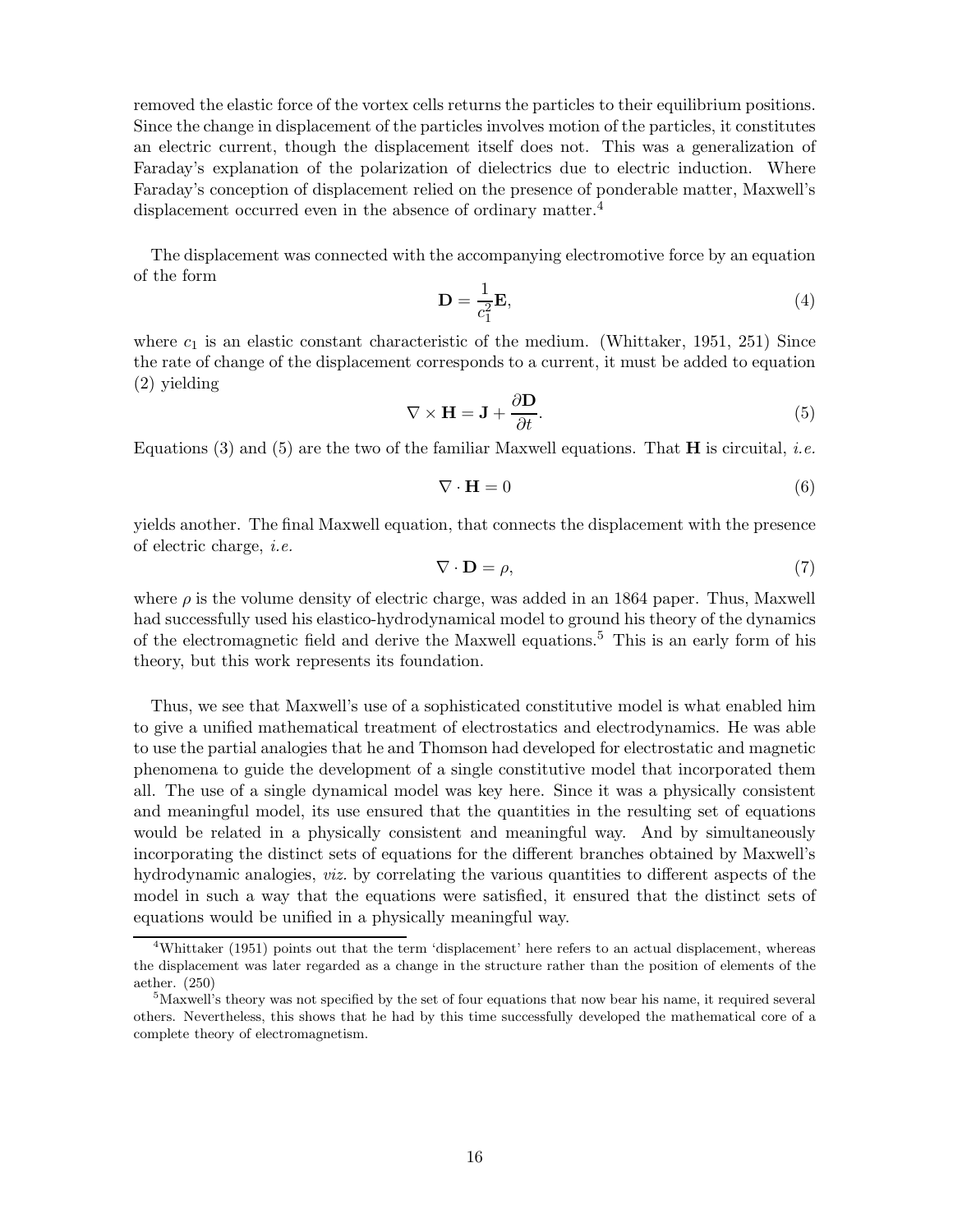The overall form of the argument here can be seen to be similar to that of a transcendental argument. Unlike a transcendental argument, however, where the content of experience is used to determine conditions for its possibility, here knowledge of the constraints imposed by experiential phenomena together with certain theoretical assumptions are used to determine a complete theoretical account. Before considering how the argument takes this sort of a transcendental form, let us review the main features of the argument.

The partial analogies to an elastic solid and an incompressible fluid developed by Thomson and Maxwell suggested that a mechanical model that incorporated both would be required to model all electromagnetic phenomena. Knowledge of the phenomena enters in in a variety of ways here. First, Faraday's theories of lines of force have deep connections with the phenomena since they were developed through the reflective equilibrium process described above. Using hydrodynamic analogies he was able to state Faraday's theories in a precise mathematical form and to determine features of the model that were responsible for them holding. In this way, the empirical support for the equations developed by Maxwell, support coming via Faraday's theories, implied constraints on an underlying dynamical account. Another way that knowledge of the phenomena enters is the way Maxwell used electrolysis by currents and the Faraday effect to correlate the electromotive force and the magnetic force with elements of his model. Then, with the constitutive hypothesis that lines of magnetic force could be represented by vortex cells he was able to use relationships known to hold from the equations he found from his hydrodynamic analogies in the context of particular branches of electromagnetism. This is to say, his knowledge of the equations of electrodynamics determined certain features of the constitutive model and the equations of electrostatics determined other features. By incorporating both electrodynamics and electrostatics in two different ways, one using a hydrodynamic connection and the other using an elastic connection, he was able to develop a constitutive model that incorporated both in a consistent and integrated way. The result was a theory that correlated electrostatic and electrodynamic phenomena in a way that was physically meaningful. Though this was accomplished in a manner that was not thought to represent the actual physical phenomenon, the form of the model was nevertheless highly constrained by the knowledge of the experiential phenomena associated with electromagnetism.

The way that this extended argument has a transcendental form is made clear as follows. The brilliant work of Faraday had the consequence of encoding the behaviour of the phenomena in the structure and dynamical behaviour of lines of force. He was able to do this to a significant depth as a result of the reflective equilibrium process described above. This enabled Faraday's theory of lines of force to serve as a surrogate for experiential phenomena that must be recovered by the constitutive model. After recognizing the depth and consistency of Faraday's work Maxwell was able to convert much of it (albeit in a piecemeal way) into a mathematical form. The strong empirical support for Faraday's theories meant that their mathematical expression, i.e. Maxwell's phenomenological equations, must be recovered by a constitutive model. Thus, the requirement of agreement with experiment, and hence the recovering of Faraday's theory, is partially converted into the requirement of recovering certain equations governing electric and magnetic phenomena. This, then, is where the transcendental-type inference comes into play. Together with the constitutive assumptions of Maxwell's mechanical model, the requirement to recover the electrodynamic and electrostatic equations determines certain features of the model, including, for example, the need to introduce the displacement current. Allowing electrodynamic and electrostatic requirements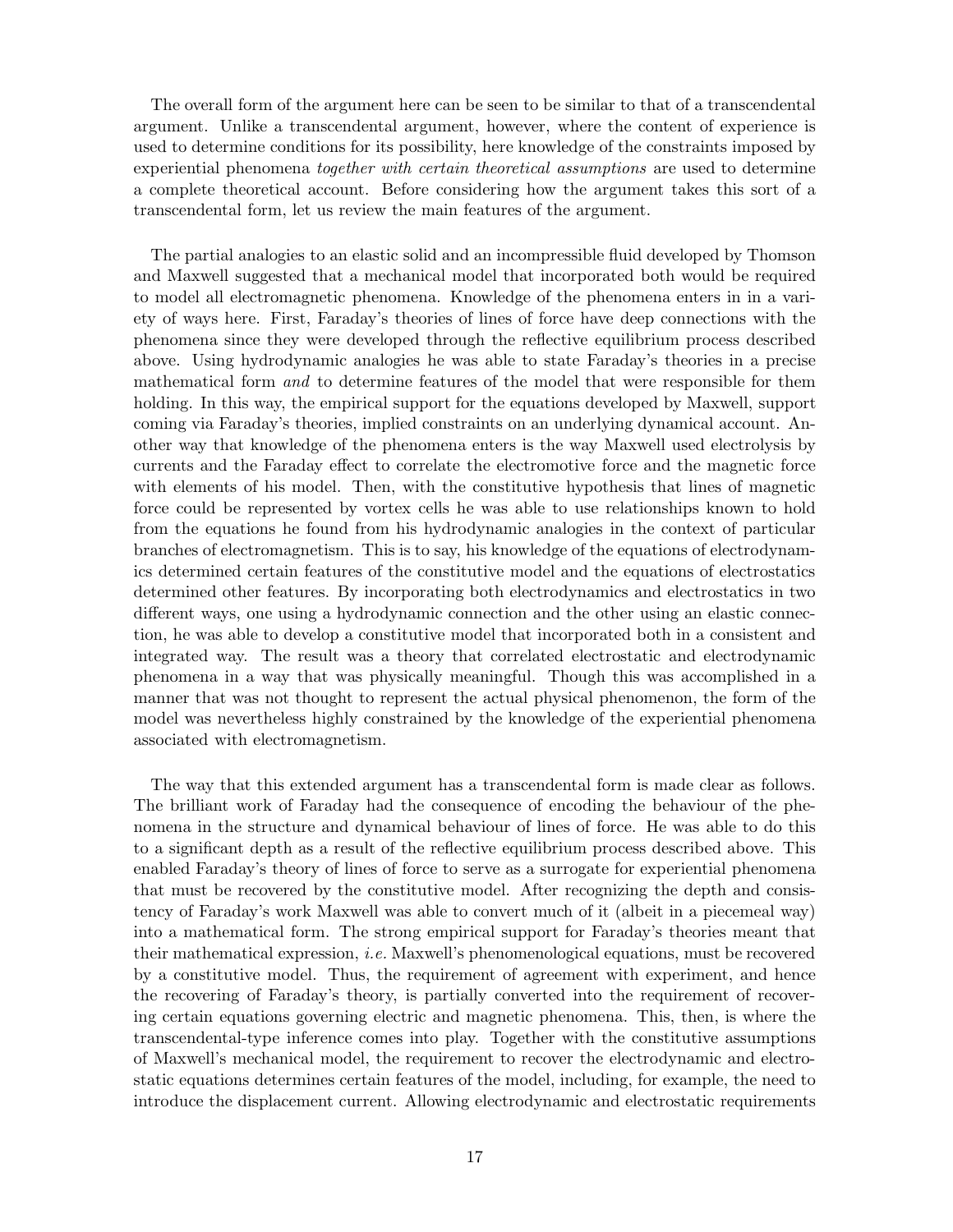to determine distinct features of the constitutive model enabled Maxwell to devise a single consistent constitutive picture that recovered all known electromagnetic phenomena.

A striking consequence of Maxwell's model was its predictions concerning the propagation of disturbances in the electromagnetic field. In the absence of sources, equations (4) and (5) yield

$$
\nabla \times \mathbf{H} = \frac{1}{c_1^2} \frac{\partial \mathbf{E}}{\partial t}.
$$

Together with equation (3) this implies that

$$
\nabla \times \nabla \times \mathbf{H} = \frac{1}{c_1^2} \frac{\partial}{\partial t} (\nabla \times \mathbf{E}) = -\frac{1}{c_1^2} \frac{\partial^2 \mathbf{H}}{\partial t^2}.
$$

Since H is circuital, it follows that

$$
\nabla^2 \mathbf{H} = \frac{1}{c_1^2} \frac{\partial^2 \mathbf{H}}{\partial t^2}.
$$
 (8)

Thus, disturbances of the electromagnetic field are propagated waves travelling with velocity  $c_1$ . He showed that the electric field vector **E** is perpendicular to **H**, both in the wave front. Maxwell observed that these are precisely the equations of motion for the light vector in a medium where the velocity is  $c_1$  and so disturbances are propagated through the electromagnetic field as waves similar to that of light.<sup>6</sup> Maxwell found that  $c_1 = c/\sqrt{\epsilon}$ , where c was a constant that occurred in the transformation from electrostatic to electrodynamic units. He compared the value for c obtained by Kohlrausch and Weber with the known value of the speed of light and found that they agreed to within 2% of each other. The coincidence of the speeds and that the disturbances obey the same equations of motion as light led Maxwell to say that "we can scarcely avoid the inference that light consists in the transverse undulations of the same medium which is the cause of electric and magnetic phenomena." (Whittaker, 1951, 254, quoting Maxwell) This also accounted for the different indices of refraction of different materials in terms of their having a different specific inductive capacity.

Thus, not only did Maxwell's constitutive model enable him to unify electrostatics and electrodynamics and develop a unified theory of electrodynamics and the transmission of the electromagnetic action, but his model also incorporated wave optics and predicted the existence of electromagnetic waves, of which light was a particular kind. This prediction was, of course, later well confirmed by experiment. It is also a strong and clear indication that he had found equations of motion that correctly characterize the physical phenomenon corresponding to the electromagnetic field. The phenomenological theory of the electromagnetic field he developed through an ingenious combination of physical analogy and dynamical models characterizes the unobservable physical phenomenon irrespective of its actual constitution.

### 3 Mathematical Access to Experientially Inaccessible Phenomena

Before we continue, let us take stock. We have seen a number of important features in the strategy of theory development in electromagnetism. Many 19th Century theories, such as

<sup>6</sup>Equation (8) is formally identical to the equation Poisson obtained for the circuital component of the displacement in Cauchy's equation of motion for an elastic solid used in the wave theory of light, the circuital component being the one that results in transverse vibrations of the aether.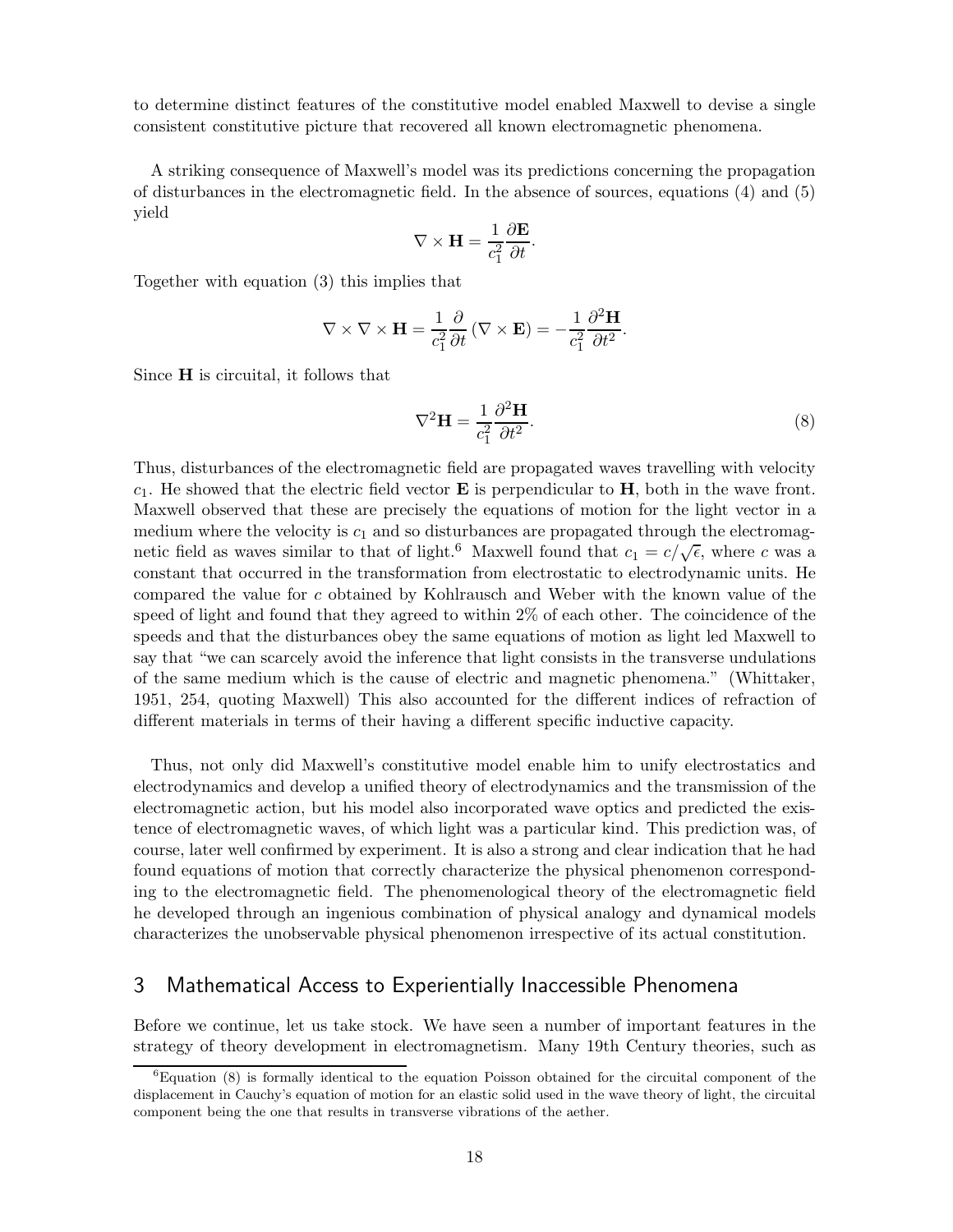electromagnetism, represent the period of transition from the development of theories of phenomena widely accessible in experience, such as the theories of hydrodynamics and elastic media, to theories of phenomena that are inaccessible in experience. This made use of formal, but physical, analogies between models of the dynamics of the new phenomenon and theories of more familiar phenomena. Analogies were used as an aid to the mathematization of Faraday's ideas in one way and in another way where a dynamical model of the new phenomenon was developed for the purposes of the development of a full theory by Maxwell. We also saw the importance of a kind of reflective equilibrium between theory and experiment in Faraday's experimental and theoretical work. This process was key to the development of a self-consistent theory that accounts for all experimental phenomena. Finally, we saw that a kind of transcendental reasoning is used to enable the knowledge of the experiential phenomena to determine certain features of a theory of the unobservable physical phenomenon, given certain physical assumptions concerning its constitution.

One of the important things that we find from this examination of the early development of electromagnetism is that there is a complex structure of support from experience in the strategy of theory development. The development of a theory started with a hypothesis concerning the nature of the phenomenon. The hypothesis adopted could be of a phenomenological variety, as in the case of Faraday's hypothesis that magnetic phenomena can be explained in terms of invisible lines of force, or of a constitutive variety, as in the case of Faraday's hypothesis concerning the nature of dielectrics and in the case of the oneand two-fluid hypotheses for electricity. The selection of a hypothesis was guided by drawing an analogy to some familiar or intuitive phenomenon that is suggested by experience of the experiential phenomena for which a theoretical account or explanation was sought. This is the most coarse and diffuse kind of support from experience, since it is where experience is used in abduction. More robust support from experience comes once some constitutive or phenomenological hypothesis has been adopted.

Given the adoption of a hypothesis concerning the nature of the phenomenon, attempts are made to develop this into a theory or account of the phenomenally inaccessible physical phenomenon. This is where the transcendental sort of strategy of argument comes in. The hypothesis adopted, together with general physical principles where required, determines certain features of the way that the phenomenon is to be described. Since an attempt is being made to account for certain experiential phenomena, these phenomena operate as constraints on an acceptable theoretical account. In some cases the experiential phenomena will not operate as a constraint directly, but in place of this could stand certain empirical or phenomenological relations that must be satisfied for consistency with experiment, as in other cases of theory development not considered here, or certain equations determining relationships between physical quantities, as in the case of Maxwell's dynamical model of the electromagnetic field. The theoretical assumptions together with the experiential constraints or their surrogates then determine other features of the theoretical account in order to achieve logical consistency. The way that the experiential phenomena connect, particularly if they are not used directly as a constraint on the theory, into such a transcendental type of argument can be quite complex but their role is key in determining the features of the theoretical account that are required for consistency with experiment.

This transcendental sort of argument does not necessarily result in a fully successful theory or account. The argument could require unphysical assumptions to guarantee agreement with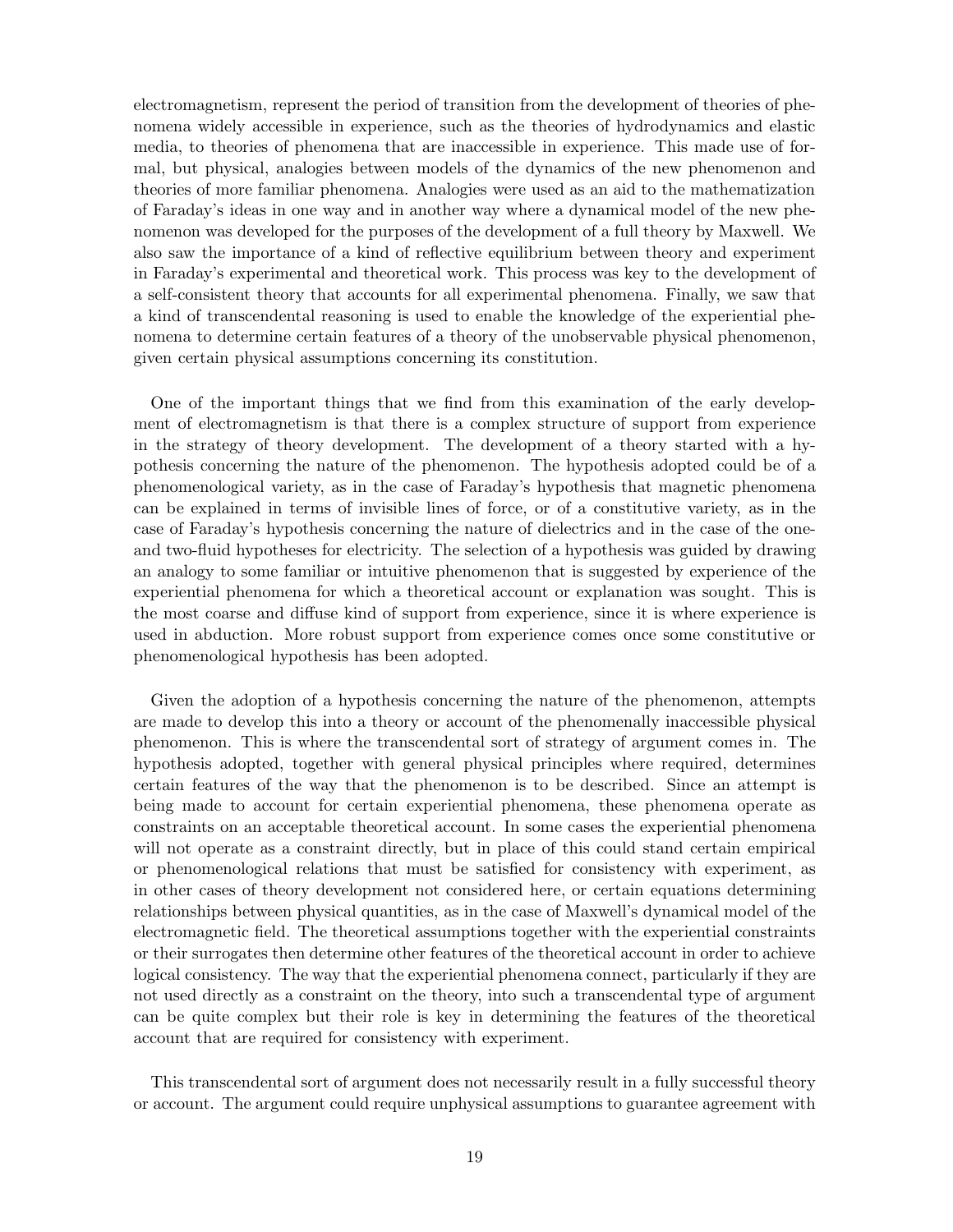experiment, as in the case of the boundary conditions assumed by Fresnel. The argument could also simply fail to result in a theory that is in full agreement with experiment, or it could be successful when applied to certain phenomena but fail when applied to others. In such a case changes must be made to the hypothesis concerning the nature of the phenomenon and the transcendental type of argument just described must be run again. In this way there is a back and forth between the strategies of development of the theory and the experiential phenomena that indicate that theoretical changes are required. This back and forth between theory and phenomena, or experiment, is the reflective equilibrium process I described before. This is another important part of the structure of support for a theory from experiential phenomena. In the cases considered in this paper, it is important in the development of wave optics and Faraday's theories of lines of force.

Aside from the importance of the structure of empirical support for the success of the developing theory, there is also the importance of the use of dynamical models. The development of a dynamical model of the phenomenon of interest played a central role in the final stages of developing a theory of electromagnetic phenomena in a mathematical form. One reason that dynamical models were so important was because they provide a clear physical picture of the phenomenon that is an aid to building a physical conception of a phenomenon that cannot be experienced. This aids both in the development of a mathematical theory as well as in the process of learning how to think about the mathematics. This much, however, is true of the use of formal physical analogy more generally. What made dynamical models so important for the development of a full theory is that they also provided a complete and consistent physical model that accounts for all the spatiotemporal relationships between the physical quantities included in the theory. This ensured that the full set of equations for electromagnetism generated by the model could characterize a real physical phenomenon. Furthermore, that such strong constraints were placed on the resulting set of equations as a result of the complex networks of indirect support from experiment, as we have discussed, together with the theory's striking harmony with the wave theory of optics, gave strong reasons to think that they did characterize the phenomenon. We thus see that dynamical models thus provided an essential guide to theory development.<sup>7</sup>

The processes of theory development I have been discussing ultimately yield a physical theory expressed in terms of mathematics that characterizes the nature of the physical phenomenon. The result is a phenomenological theory that has stood the test of time. This is because this theory applies and is applicable independently of the detailed constitution of the phenomena it describes. It makes sense that, for it to be successful at all, the result of this process is a theory that accounts for experiment irrespective of the constitutive details since we have no way of knowing what the actual constitution is. Thus, since we are unable to experience the nature of the phenomenon directly, the complex process that enables the development of the mathematical theory yields a phenomenological theory which, if consistent with experiment, together with heuristic models provides the basis for our understanding of the phenomenon. The models aid in coming to grips with what the mathematics entails about the nature of the phenomenon, but ultimately it is the mathematics that characterizes it.

<sup>&</sup>lt;sup>7</sup>In the case of the development of other theories, such as wave optics, dynamical models were used to represent the actual behaviour of the unobservable phenomenon. In Maxwell's case, however, the guide from the model was entirely heuristic, *i.e.* the model itself was not thought to characterize the phenomenon. Nevertheless, the model was essential for finding a physically meaningful and consistent way of correlating the phenomena and theories of electrostatics and electrodynamics.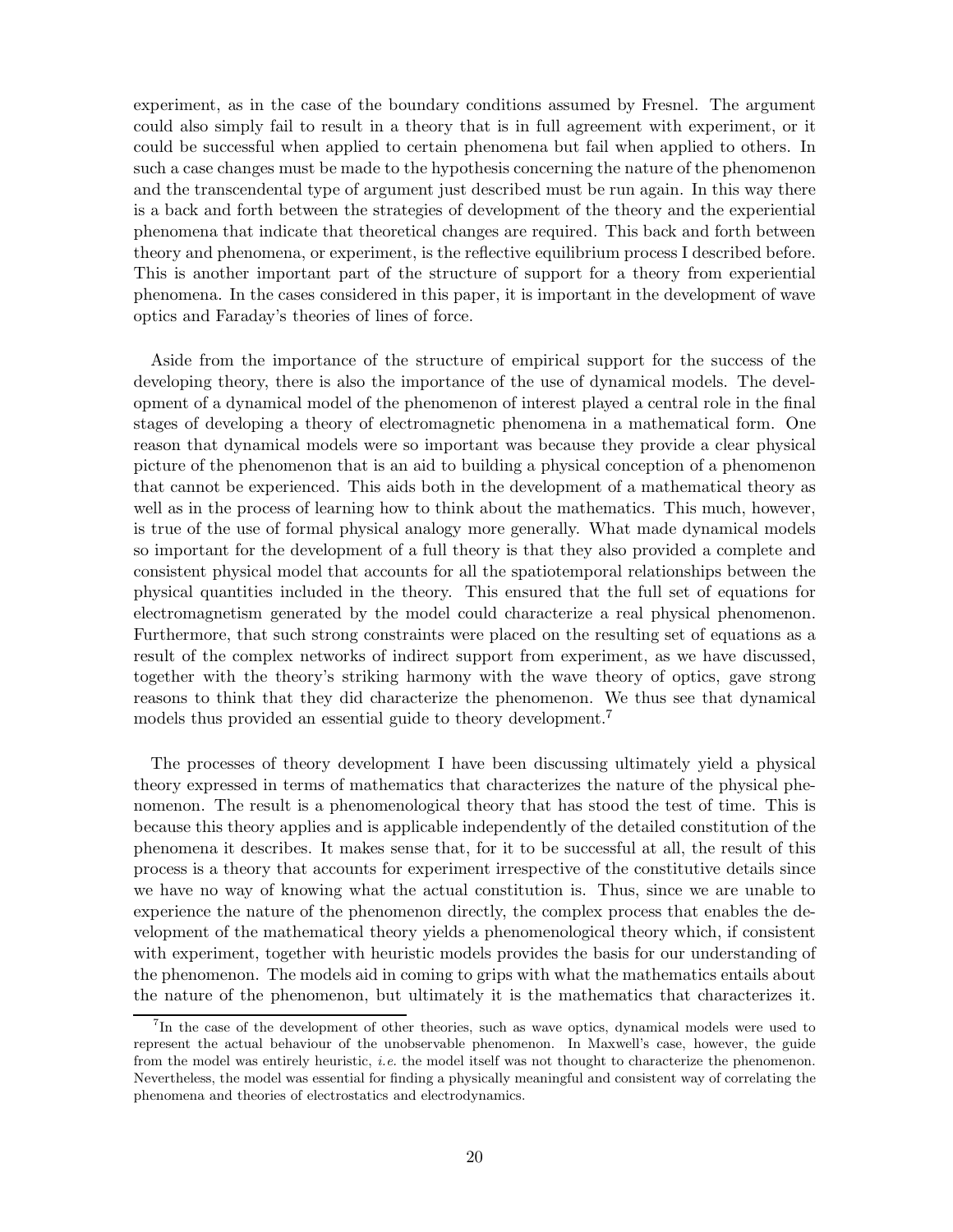Thus, developing our understanding of the phenomenon occurs as a result of our developing our understanding of the mathematics.

As I mentioned in the introduction, Mark Steiner (1998) has argued that the use of mathematical analogies to develop modern physical theories, particularly quantum theories, presents a significant challenge to a naturalistic explanation for the success of the application of mathematics in the description of physical phenomena. He bases this on a claim that mathematics is anthropocentric, emphasizing the importance of the human aesthetic sense in determining what theories mathematicians develop.<sup>8</sup> My aim is not to address this claim fully here, but it is evident from the historical examination in this paper that the human aesthetic sense is not playing a significant role in the development of physical theories in the 19th Century. Other things that challenge the relevance of this claim are that Steiner does not carefully distinguish between pure and applied mathematics. The role of aesthetic judgement is much more dominant in the case of pure mathematics. Furthermore, the role of aesthetic judgements is not uniform within pure mathematics, being, for example, particularly dominant in the algebraic theories of the 20th Century and playing a significantly smaller role in mathematical analysis, which is the dominant branch of mathematics from the point of view of applications in applied mathematics, including physics.

The aspect of Steiner's argument I do wish to address is what Steiner claims about the use of mathematical analogies in the development of physical theories. The kind of analogies that Steiner focuses on are what he called Pythagorean analogies. He defines analogies that "were then inexpressible in any other language but that of pure mathematics." (Steiner, 1998, 3) The focus of Steiner's book is largely on the development of quantum theories but he also claims that Maxwell used Pythagorean analogies in the development of his theory. He argues that an argument Maxwell presents for the necessity of the displacement current given in Maxwell's Treatise, published in 1873, despite his reliance on a dynamical model in his 1862 paper where he introduced the displacement current, indicates that Maxwell's reasoning was Pythagorean. He clarifies this by saying that

once [Maxwell] had a mathematical structure which described many different phenomena of electricity and magnetism, the mathematical structure itself, rather than anything underlying it, defined the analogy between different phenomena. The analogy, which could be adopted by other physicists (Fitzgerald, Lodge), suggested the existence of electromagnetic radiation (for which there was as yet little evidence) as an experimental phenomenon. (Steiner, 1998, 79)

This first claim in this quote seems relatively unproblematic since it is the nature of a phenomenological theory that it not rely on a particular constitutive foundation. The claim that this makes his reasoning 'Pythagorean,' however, is misleading.

Two general problems I find with Steiner's claims about Pythagorean reasoning are that he does not draw a clear line between mathematical and physical reasoning, which is related to not properly distinguishing between pure and applied mathematics, and he makes strong claims on the basis of arguments made by physicists but considered in isolation from the larger context into which those arguments fit. What Steiner calls a 'mathematical structure' or 'mathematical analogy' in the case of Maxwell's theory is a phenomenological physical theory highly constrained by experiment due to the rigorous process of development described

<sup>8</sup> Steiner defines naturalism as opposition to anthropocentrism.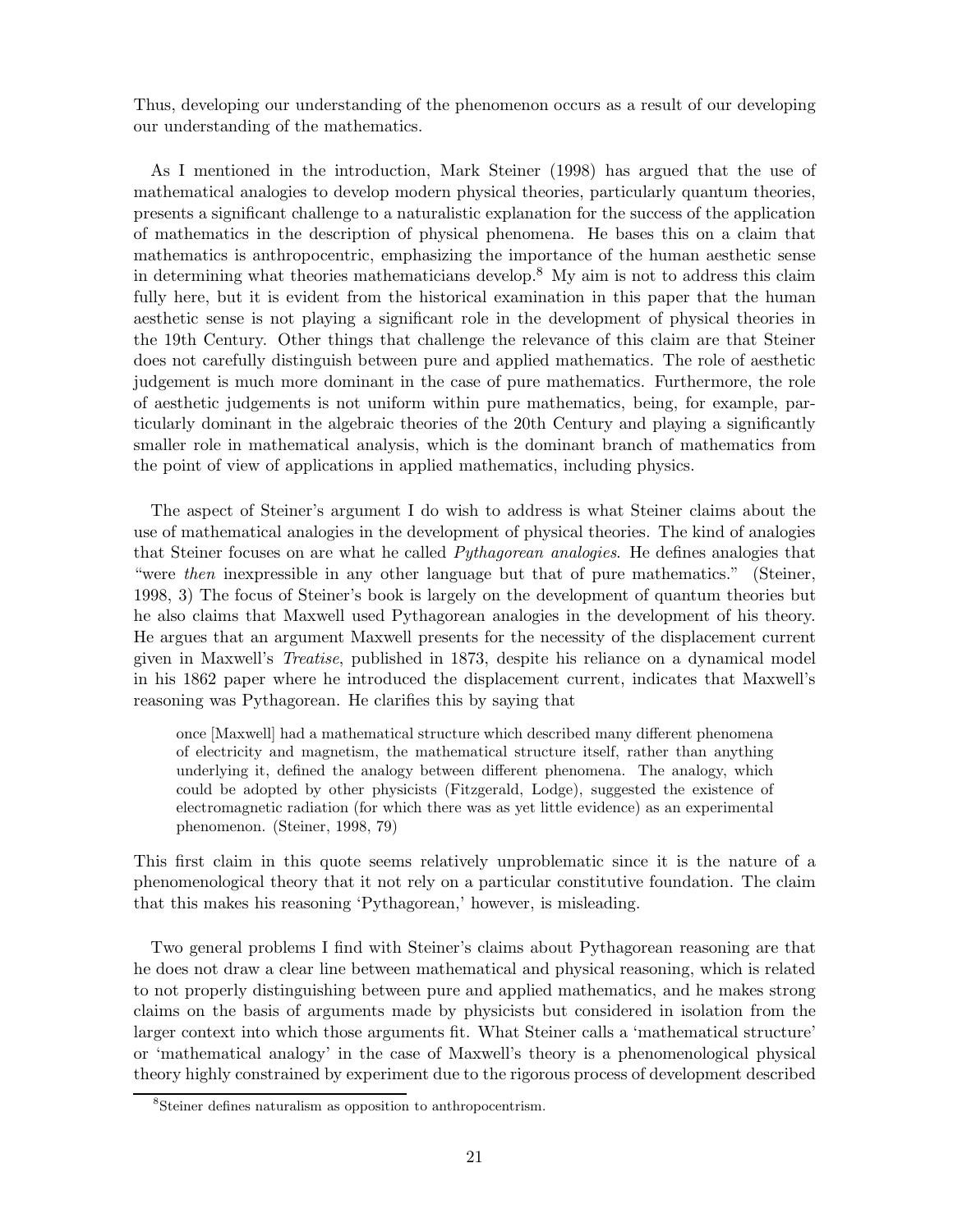above. That Maxwell argued that the equations he developed in his mathematization of Faraday's ideas as they stood contradicted conservation of electric charge was an indication that the mathematical structure of his theory at that point required variation in order to obtain agreement with experiment. It is the mechanical model that Maxwell constructed in his aim to unify electrostatics and electrodynamics that provided physical reasons for the introduction for the displacement current. Thus, it is not Pythagorean reasoning that led him to introduce the displacement current in the first place. That his theory, now consistent with experiment, predicted the existence of electromagnetic waves, which had little experimental support at the time, as did the displacement current which was responsible for the prediction, meant that his theory had at the time a provisional status; this does not mean that the fact that Maxwell inferred the actual existence of electromagnetic waves indicates that he believed this entirely on the basis of a 'mathematical analogy.' The fact that Maxwell's interest in the dynamical model waned is a result of the fact that the purpose of the model was to develop a consistent mathematical theory. And, again, that he could rely on the mathematical theory, independently of a particular dynamical foundation, is a result of the theory being phenomenological. In this way I think that calling his reasoning Pythagorean is misleading and probably just simply false.

Steiner does not pay proper attention to the historical details in the claims he makes about the development of electromagnetism. His consideration of Schrödinger's development of his wave equation also does not consider the original work that led him to it. The complex form of the reasoning discussed in this paper, reasoning involved in the construction of physical theories of phenomena beyond experience, indicates that additions to these physical theories were made for a variety of different reasons and that the reason was never purely mathematical. Even in Thomson's use of analogy to relate electrostatics and heat flow the analogy is used to translate the physical picture of one theory into another, leading to development of the mathematical form of the second theory. To address Steiner's arguments concerning the rampant use of Pythagorean analogies in the development of quantum theories it would be necessary to examine in detail the development of these theories and to consider his claims in detail. Nevertheless, the complexity of the physical reasoning used in the development of the theories in this paper, theories that would from part of the basis for the development of quantum theories, provides good reason to suspect that the actual reasoning used in the development of quantum theories was not *purely* Pythagorean.

On the more speculative side, the considerations of this paper provide some clues for how one might account for the success of quantum theories to the extent that their development did depend on Pythagorean analogy. What is peculiar to the development of the sort of theories considered in this paper is that, as has been pointed out, they stand at the boundary between theories of phenomena accessible in experience and theories of phenomena very far removed from experience. Furthermore, they are theories of *macroscopic* experientially inaccessible phenomena. That they deal with macroscopic phenomena allows them to be described in terms of phenomenological theories similar to the theories of phenomena in experience. Also, that they are phenomenological theories entails that they are insensitive to the details of the actual constitution of the phenomena they characterize. When such theories fail, then, it may be an indication that details of the constitution of the phenomenon have become important, as is the case with the first discoveries of quantum phenomena. In such cases, then, a theory that incorporates a characterization of the constitution of the phenomenon must be developed.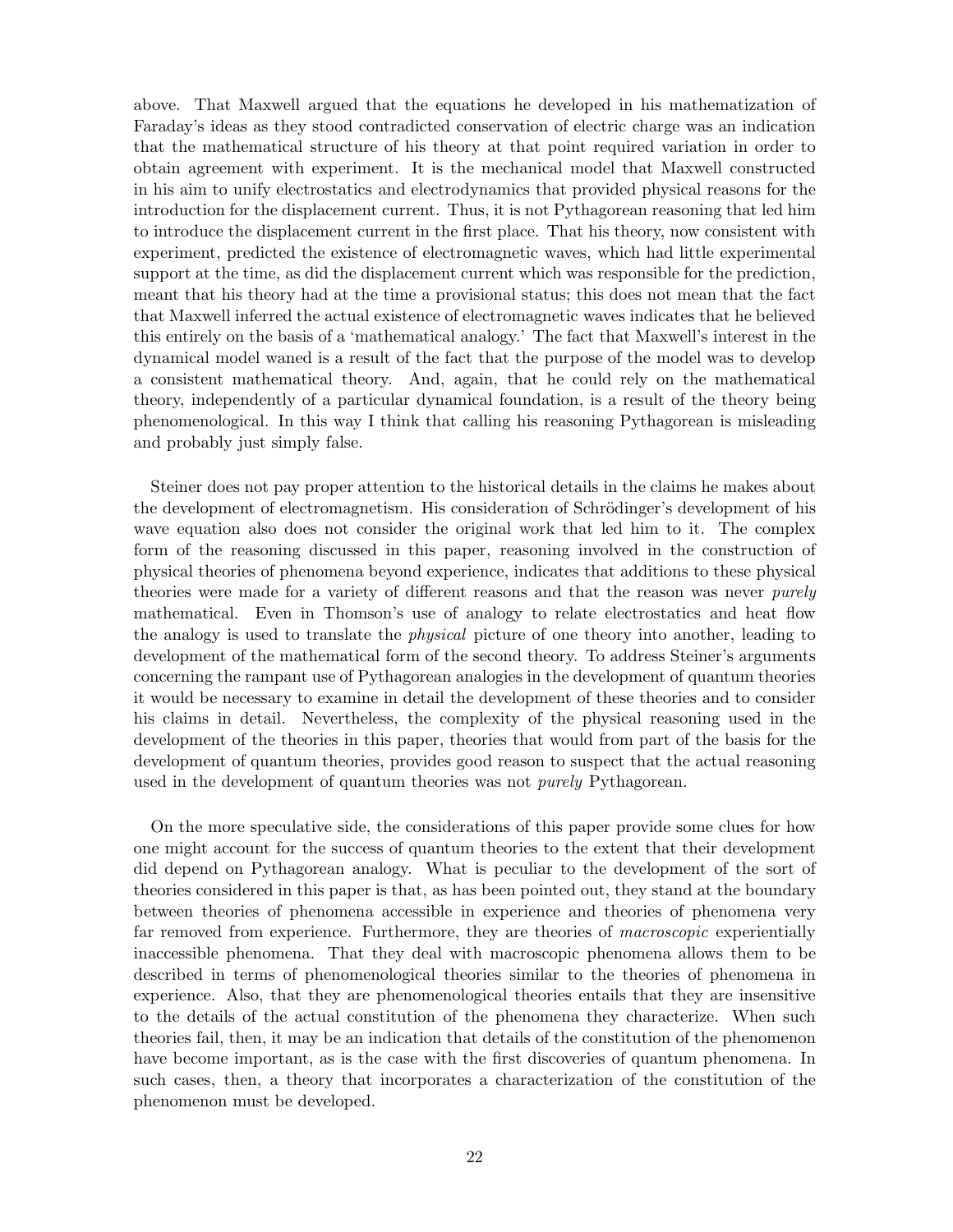Theories of experientially inaccessible phenomena that are close to experiential phenomena, which includes (classical) electromagnetism, are largely understood in terms of their mathematical form and properties. Thus, it follows that theories that incorporate microscopic detail, being much further from experience, must rely on mathematics to an even greater degree. This does not entail that their development will occur entirely in terms of mathematical analogies, however. The mathematical form of a successful physical theory encodes the nature of the phenomenon it describes and retains connections to the phenomena to which it applies as a result. Thus, the arguments that use such theories as a basis for the development of new theories, even if the arguments are mathematical, retain a connection to the physics. For example, there is a great deal of physics encoded in the system of Maxwell equations. It will also be important to carefully assess the character of the input coming directly from experience, through new and recalcitrant experimental phenomena, since it is the requirement to account for new phenomena that is key in constraining the development of a new theory.

One other thing that could play a role in accounting for the success of mathematical analogy in physical theory is how the reflective equilibrium process and the use of forms of transcendental reasoning evolve into the context of phenomena farther removed from experience. Variation of the equations was necessary in the development of Maxwell's theory in order to obtain agreement with experiment, which was justified by a his use of a dynamical model and the sort of transcendental reasoning used. This process functioned because of the ability to correlate particular features of the model with the physical quantities appearing in the equations known to be required by experiment, and the ability to do so in such a way that the equations are satisfied by those features of the model. The connection of the equations to experiential phenomena is already quite distant here, the equations being justified by Faraday's phenomenological theories, which were developed to explain the experiential phenomena. As the phenomena being characterized become further removed from experience, experiential phenomena will play an even less direct role and it is necessary to rely on prior theory to an increasing degree as a guide and as a check of success or consistency with known phenomena. The variation of equations entirely for mathematical reasons, if that what the reasoning process is reduced to, looks very much like Pythagorean analogy, however. In this case an appreciation of the historical details will be crucial to assess the actual strategy used in theory development, to determine what the connections to experience are, and how and in what way physical reasoning is involved. As has been shown in the case of electromagnetism, the conclusions that one will draw about the manner of application and the applicability of mathematics will depend strongly on one's attention to the historical details. Thus, we may see that a deeper understanding of the relationship between mathematics and natural phenomena, and of the impressive success of the abstract reasoning used to develop quantum theories, will be available from a closer examination of the development of the low level theories used in contemporary physics.

### 4 Conclusion

A detailed examination of episodes in the early development of electromagnetism shows that the process of reasoning used to develop physical theories is intricate and complex. It is vastly more complex than the simplistic model of simple inductive generalization leading to the development of general laws. Also it is seen that the structure of the support coming from experiential phenomena is quite complex and may occur through a chain of theoretical